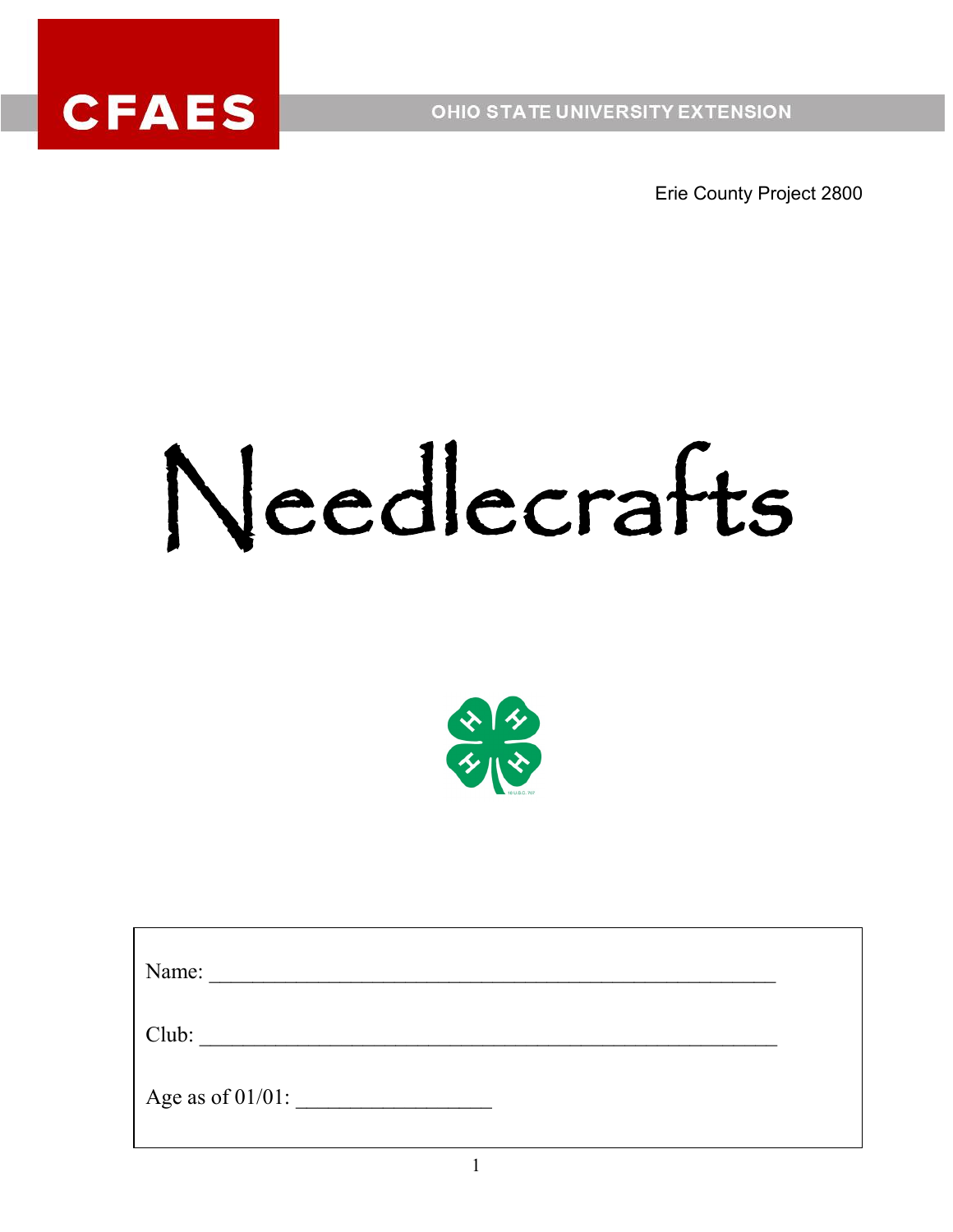# **Needlecrafts**

#### **Table of Contents**

| Planning Your Project 22 |    |
|--------------------------|----|
|                          |    |
|                          |    |
|                          |    |
|                          | 12 |
|                          | 18 |
|                          | 22 |
|                          |    |

## **Introduction**

This book is intended to help 4-H members explore the productive, exciting and entertaining area of needlecrafts. The activities and explanations contained in this book are meant to give insight into what is involved in a wide variety of needlecrafts. Needlecrafts are not limited to those covered in this book, so feel free to try anything that interests you.

The descriptions are brief and the pictures are few in this book by necessity. Additional references will be required in order to complete a project. As you explore, you will find that there is an abundance of information available from friends and relatives, libraries, the internet, television, and stores. In fact, you may find that people are eager to share what they have and to help you learn a needlecraft that they enjoy.

Everyone learns in a different way, so consider a variety of methods such as having someone show you personally, watching a video, or looking at the pictures in a book. It will be helpful for beginners to make a couple of practice projects to get the hang of a particular technique. It will not be hard to find a simple practice project, such as a trivet or potholder

*Written by:* Anna Balduff, Erie County 4-H Committee Member, Key Leader - Needlecrafts 4/09

*References:* Available upon request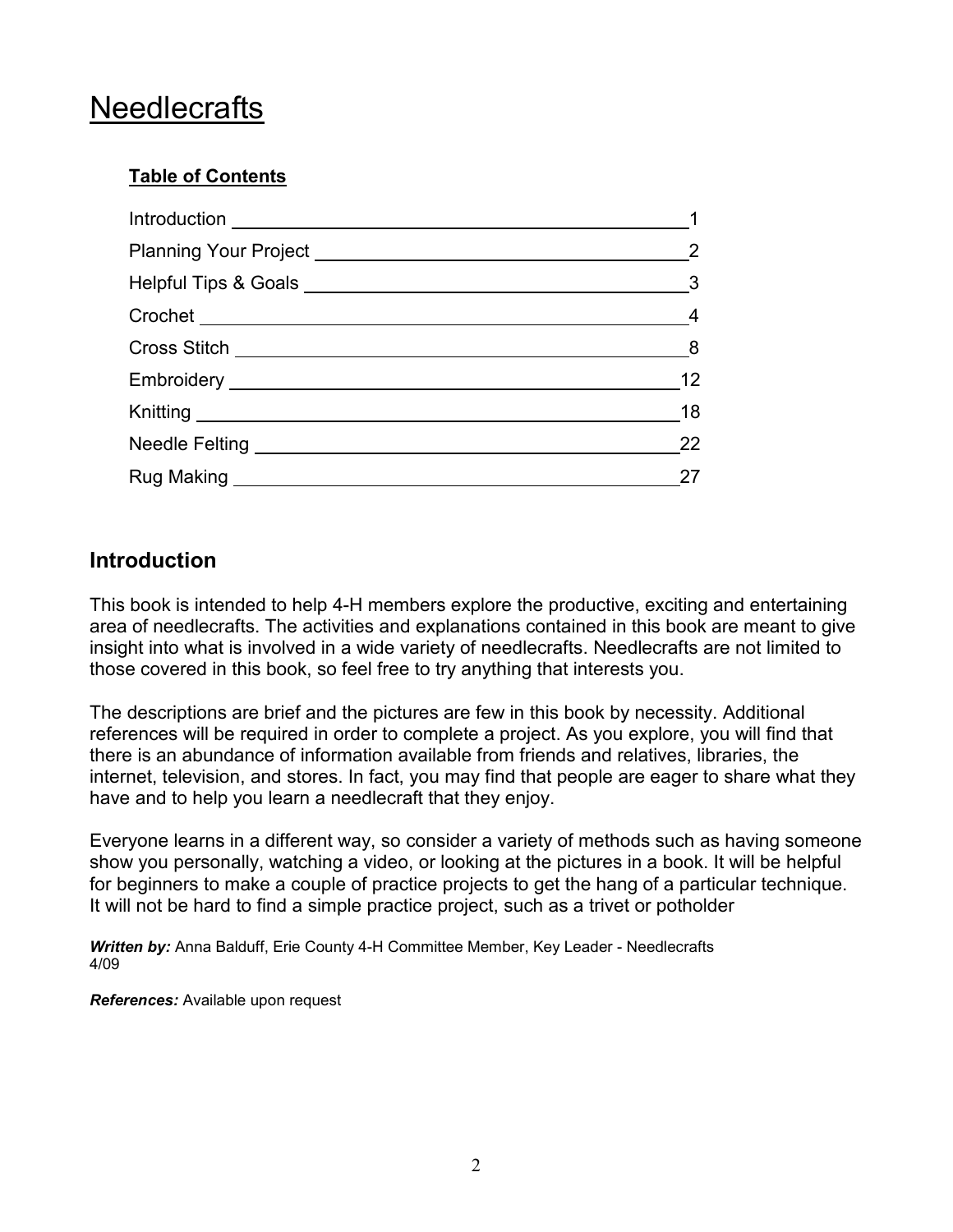# **Planning Your Project**

#### **Activities – All Projects**

Please select and complete at least 5 of the following activities. Write the date completed in the square for each project year.

|                  | Date      |                                                                                       |
|------------------|-----------|---------------------------------------------------------------------------------------|
|                  | Completed | Activity                                                                              |
| 1.               |           | Go to your local library and look up your chosen craft. Check out a book or<br>video. |
| 2.               |           | Surf the internet for ideas and resources. Print out any helpful information          |
|                  |           | or free patterns you find.                                                            |
| 3.               |           | Visit a local shop that features supplies for your craft. Take notes on what          |
|                  |           | they have in stock. Sign up for their mailing list or get a copy of their             |
|                  |           | newsletter if they have one.                                                          |
| $\overline{4}$ . |           | Spend time with a friend or relative who is familiar with your chosen craft.          |
|                  |           | See what they are working on or have made.                                            |
| 5.               |           | Attend a craft show or sewing exposition. See what ready made items or                |
|                  |           | supplies the vendors are offering. Check out any collections or shows on              |
|                  |           | display.                                                                              |
| 6.               |           | Visit other county or state fairs. See what items others have entered.                |
| $\overline{7}$ . |           | Take a class at a local shop, library, or school.                                     |
| $\overline{8}$ . |           | Attend a lecture concerning one of the above mentioned crafts.                        |
| 9.               |           | Visit a museum or exhibit featuring handcrafts.                                       |
| 10.              |           | Compare the cost, variety, and quality of materials at discount stores vs.            |
|                  |           | specialty stores vs. online stores.                                                   |
| 11.              |           | Demonstrate your craft to your 4-H club or another small group.                       |
| 12.              |           | Teach someone else how to do your craft.                                              |
| 13.              |           | Make a list of possible projects you would like to try.                               |
| 14.              |           | Make a sketch of an original project design.                                          |
| 15.              |           | If your project requires use of a sewing, felting, or embroidery machine,             |
|                  |           | read your machine's instruction manual.                                               |
| 16.              |           | Take part in a community service project, such as donating needlecraft                |
|                  |           | items to a charity, bazaar, auction, or hospital.                                     |
| 17.              |           | Enter something you have made in a school or community art show.                      |
| 18.              |           | Do some research and find out if there are any guilds or clubs for                    |
|                  |           | needlecrafts meeting in your area.                                                    |
| 19.              |           | Make something to give as a gift.                                                     |
| 20.              |           | Participate in a sewing circle or open sewing night at a place such as a              |
|                  |           | church, community center, or shop.                                                    |
| 21.              |           | Watch a television program or internet video on your chosen craft. Take               |
|                  |           | notes.                                                                                |
| 22.              |           | Look up a color wheel on the internet, at the library, or in an art or paint          |
|                  |           | department. Study how the colors go together and plan your color                      |
|                  |           | scheme.                                                                               |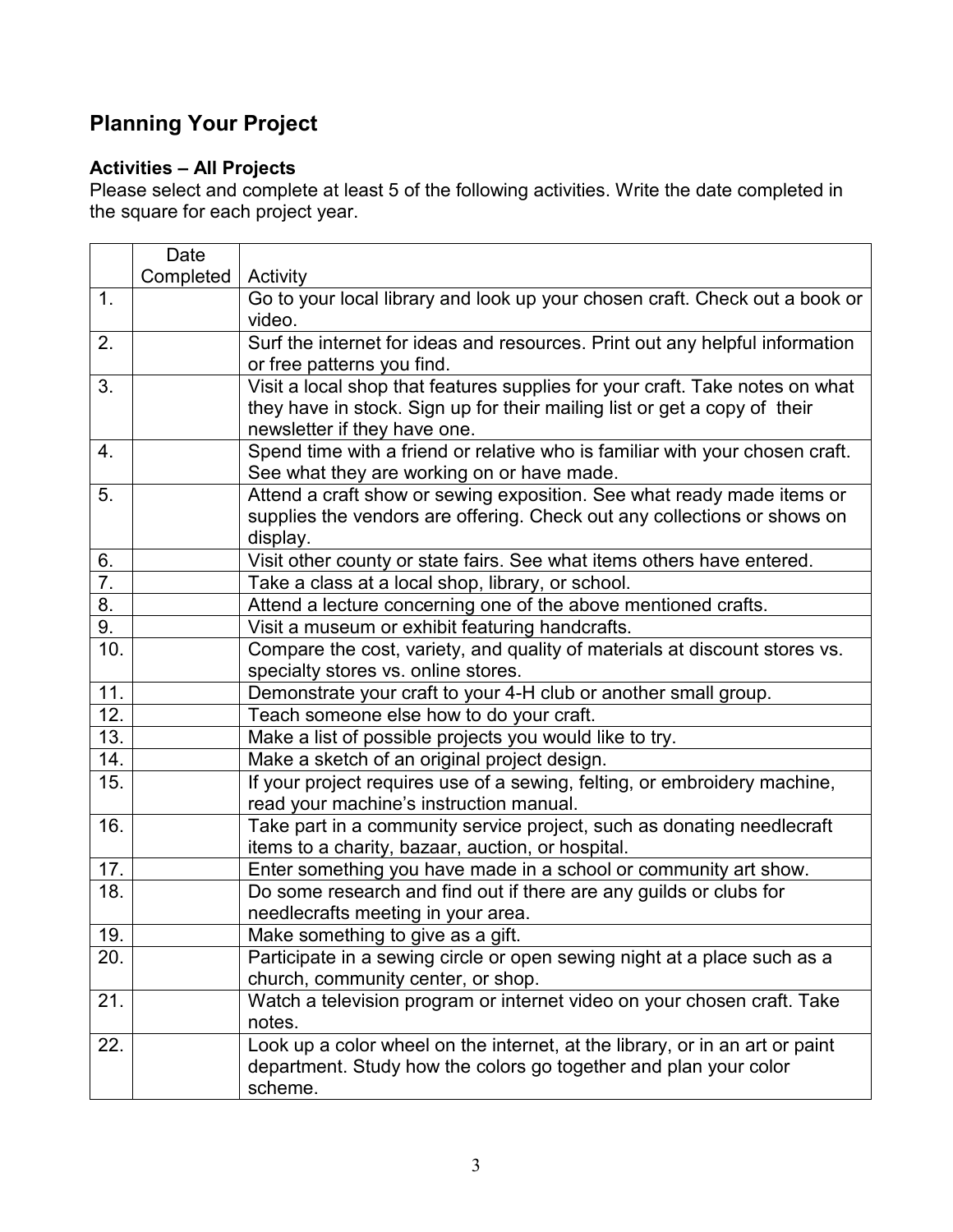## **Helpful Tips & Goals**

#### **Compile and place in a folder or binder the following items.** *The pattern (or a photocopy) for your project.*

#### *An Outline*

Outline the steps you will take to complete your project, such as choosing a pattern, shopping for supplies, and progress points for the actual crafting of the item you are making. Include target dates to complete each step which will help to keep you on schedule.

#### *Itemized List of Supplies*

Check your pattern and reference materials for what you will need. Make a list of tools and supplies, dividing it into two columns: 'On hand' and 'Need to Purchase/Borrow'.

#### *Cost Estimate*

Save receipts for anything that you purchase. Tally up what you have spent, dividing the expenses into two columns: 'Tools/Equipment' (things you will use again, such as a thimble or scissors) and 'Supplies' (items used up in making the project, such as fabric or yarn).

#### *Reference Materials*

Copy or print out any information you find helpful, such as a DMC color chart for embroidery or a yarn weight chart or list of pattern abbreviations for knitting or crochet.

#### *Wrap Up Questions (copy and answer)*

- 1. How long did it take to complete your project?
- 2. What was the purpose for doing this particular project? (ex. Decorate your room, made as a gift, to wear to school…)
- 3. Are you pleased with your completed project? Why or why not?
- 4. What did you enjoy about making this project?
- 5. What did you not enjoy about making this project?
- 6. What did you learn while making this project?
- 7. Do you plan to continue exploring this particular handcraft?
- 8. What other needlecrafts would you like to explore or learn more about?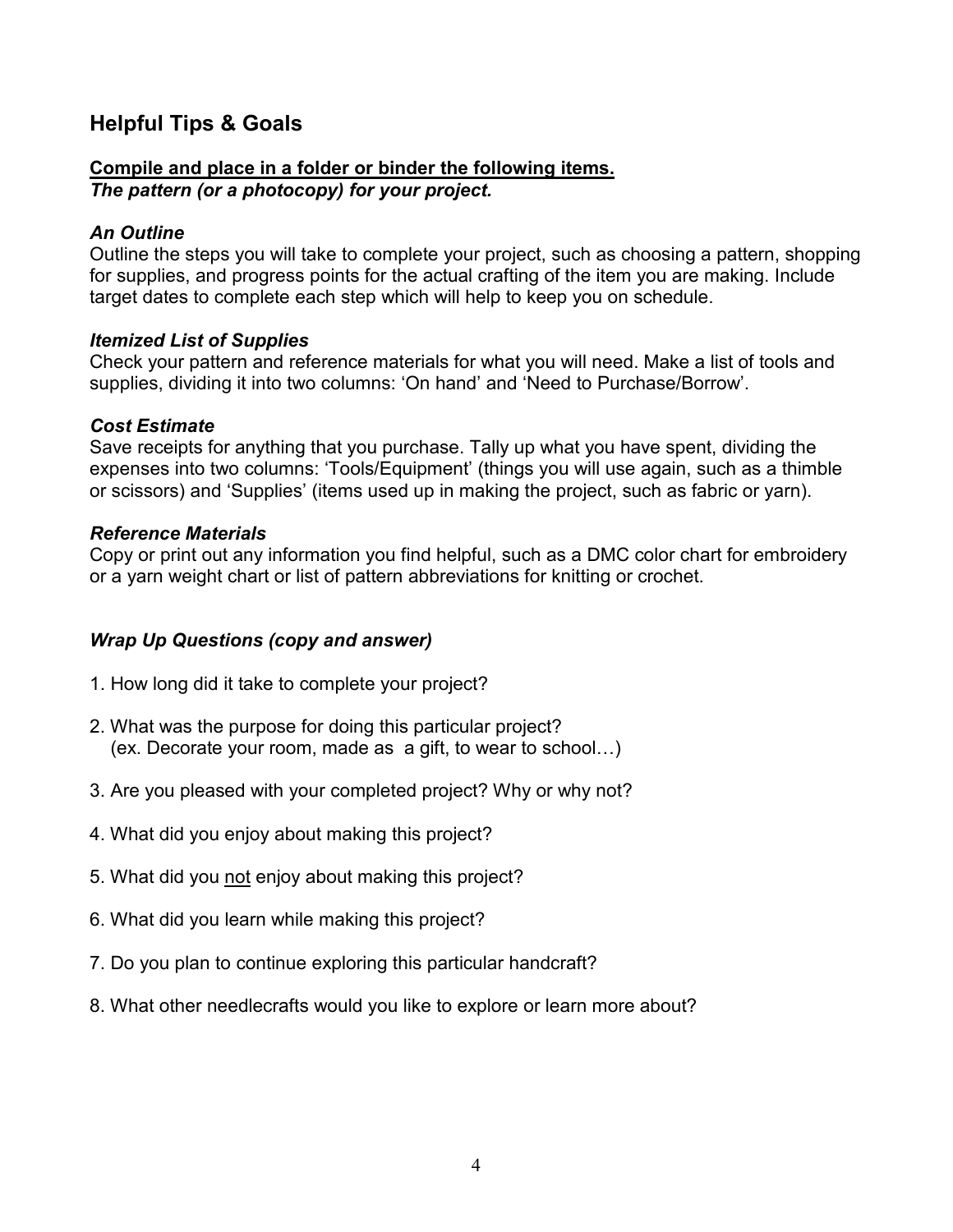

# **Crochet**

*Background*

Crochet first became popular in the 1800's. From the pioneers who made shawls, mufflers, and petticoats to keep themselves warm, to wealthy ladies who occupied their time making doilies to decorate their homes, crochet was

enjoyed by women of all walks of life.

The word "crochet" comes from the French *croc*, which means "a hook". Like knitting, crochet forms one continuous length of yarn into a looped fabric. By using a variety of needle sizes and yarn types, you can create the thickest of afghans or the laciest shawl.

Unlike knitting, which uses two or more needles onto which a number of stitches are cast, crochet uses only one hook on which a single stitch is formed. The work will not unravel for the reason, which makes it very portable while you are working on a project.

#### *Checklist of Supplies*

#### **hooks**

Crochet hooks come in many shapes, sizes, and materials. Aluminum and steel are the most common. Avoid the inexpensive plastic hooks, as they may have rough edges that will snag on your yarn. The stitch and the yarn type will determine which hook you should use. Generally, the coarser the yarn, the larger the hook needed. Follow the recommendations in your pattern for best results. At right is a chart showing standard sizes.

| <b>Crochet Hook Sizes</b>           |                 |                |      |  |  |
|-------------------------------------|-----------------|----------------|------|--|--|
|                                     | <b>Aluminum</b> | Steel          |      |  |  |
| <b>Size</b>                         | mm              | <b>Size</b>    | mm   |  |  |
| B                                   | 2.25            | 00             | 3.50 |  |  |
| $\overline{\text{C}}$               | 2.75            | $\overline{0}$ | 3.25 |  |  |
| $\frac{\overline{D}}{\overline{E}}$ | 3.25            | $\mathbf 1$    | 2.75 |  |  |
|                                     | 3.50            | $\overline{2}$ | 2.25 |  |  |
| $\overline{\mathsf{F}}$             | 3.75            | 3              | 2.10 |  |  |
| $\overline{\mathsf{G}}$             | 4.25            | $\overline{4}$ | 2.00 |  |  |
| $\overline{\mathsf{H}}$             | 5.00            | 5              | 1.90 |  |  |
|                                     | 5.50            | 6              | 1.80 |  |  |
| J                                   | 6.00            | $\overline{7}$ | 1.65 |  |  |
| $\overline{\mathsf{K}}$             | 6.50            | 8              | 1.50 |  |  |
| $\overline{\mathsf{N}}$             | 9.00            | 9              | 1.40 |  |  |
| $\overline{\mathsf{P}}$             | 10.00           | 10             | 1.30 |  |  |
|                                     |                 | 11             | 1.10 |  |  |
|                                     |                 | 12             | 1.00 |  |  |
|                                     |                 | 13             | 0.85 |  |  |
|                                     |                 | 14             | 0.75 |  |  |

#### **yarn**

Yarn is made up of several strands of fiber twisted

together. The number of strands is referred to as the ply. The ply should not be confused with the weight, as a thicker yarn may have fewer strands than a thinner one. Yarns are available in a number of different fiber contents: synthetic (polyester, nylon, acrylic), animal (angora, alpaca, silk, cashmere, mohair, wool), or plant (cotton, rayon, linen). Most yarns are now labeled with a number indicating the weight of the yarn. See the chart below.

| <b>Standard Yarn Weight System</b> |                     |                    |        |                  |                 |               |        |  |
|------------------------------------|---------------------|--------------------|--------|------------------|-----------------|---------------|--------|--|
| Yarn                               |                     |                    |        | 3                |                 | 5             | 6      |  |
| Weight                             | lace                | super              | fine   | light            | medium          | bulky         | super  |  |
|                                    |                     | fine               |        |                  |                 |               | bulky  |  |
| Yarn                               | Fingering           | Sock,              | Sport, | DK.              | Worsted,        | Chunky,       | Bulky, |  |
| <b>Type</b>                        | 10-count<br>crochet | Fingering,<br>Baby | Baby   | Light<br>Worsted | Afghan,<br>Aran | Craft,<br>Rug | Roving |  |
|                                    | thread              |                    |        |                  |                 |               |        |  |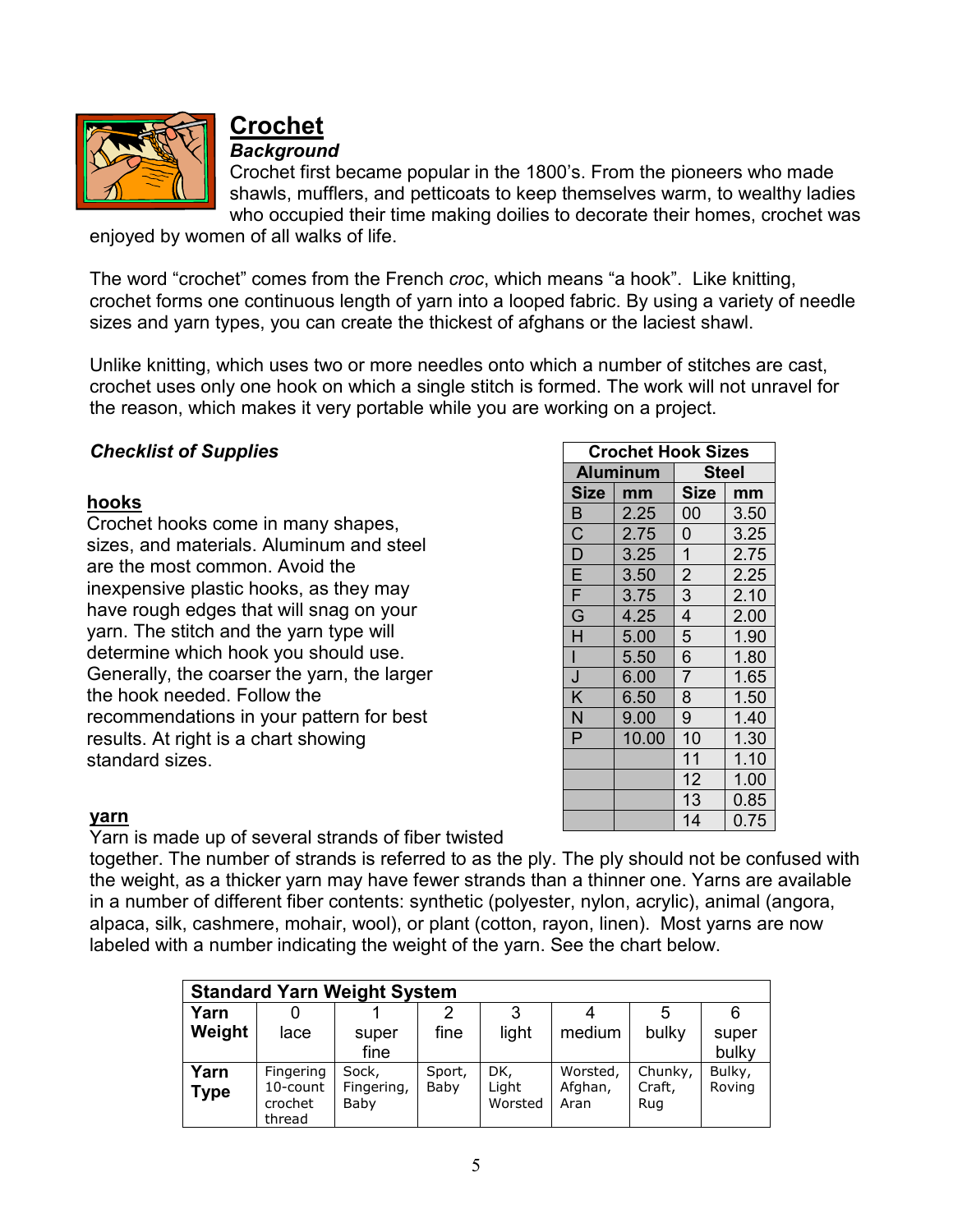#### **notions**

A tape measure, ruler or gauge may come in handy for checking the number of stitches per inch, as well as checking for size. Straight pins, safety pins, a yarn needle, and a pair of scissors are also necessary.

| <b>Terms to Define</b> |                  |          |               |
|------------------------|------------------|----------|---------------|
| Slipknot               | Chain stitch     | Worsted  | Fastening off |
| Increase               | Decrease         | Gauge    | Filet crochet |
| <b>Blocking</b>        | <b>Butterfly</b> | Intarsia | Plv           |

#### *Getting Started*

The Craft Yarn Council of America has come up with a system for labeling hooks, needles, yarns, and books. Consistent labeling is intended to make choosing patterns and supplies much simpler. Use the icons found on most patterns to find one that is appropriate for your skill level: beginner, easy, intermediate, or experienced.

To select a yarn, follow the recommendations given on your pattern. Yarns have labels that provide all the information that you will need to know, such as the type of yarn it is, the amount and/or yardage in the ball or skein, gauge, fiber content and care instructions. Many labels also include free patterns, which are printed on the inside.

Most patterns are written using abbreviations. Patterns will often include a key explaining these abbreviations, but you can also find a list in a 'how to' book or on the internet.

It is easy to learn crochet stitches because they are all made in the same way, with their height or length determined by the number of times the yarn is wrapped around the hook. The stitches have a flatter appearance on the front than the back. When worked in rows and turned, you will be seeing the back of one row and the front of the next, giving your project more texture. If worked from only one side, the front will be smooth and the back more bumpy.

#### *Basic Skills*

Holding the hook: There are two methods for holding the crochet hook. The first is the pencil position, with the hook end down and the barrel resting on the fleshy part of your hand between your index finger and thumb, as if you were writing. The second is the knife position, with the hook end extended and the blunt end against the palm of your hand, as if you were buttering bread with a knife. Use whichever method feels comfortable to you.

Chain stitch: The chain stitch is used to form the foundation for the first row, to make spaces between stitches, for bars in openwork, and for turning at the beginning of rows. It should be worked loosely and evenly so that the hook can enter the loops easily to form the first row. Wrap the yarn around the hook and tie a slip knot. Now bring the yarn over the hook from back to front and grab it with hook. Then draw the hooked yarn through the slip knot and onto the hook. This makes one chain stitch. Repeat according to your pattern to make your foundation row.

Single crochet: This is a simple, compact stitch. It forms a firm, smooth surface. Holding the chain in the left hand, insert the hook into the second chain from the hook. Wrap the yarn from behind the hook, over the top and to the front of the hook. Pull the yarn toward you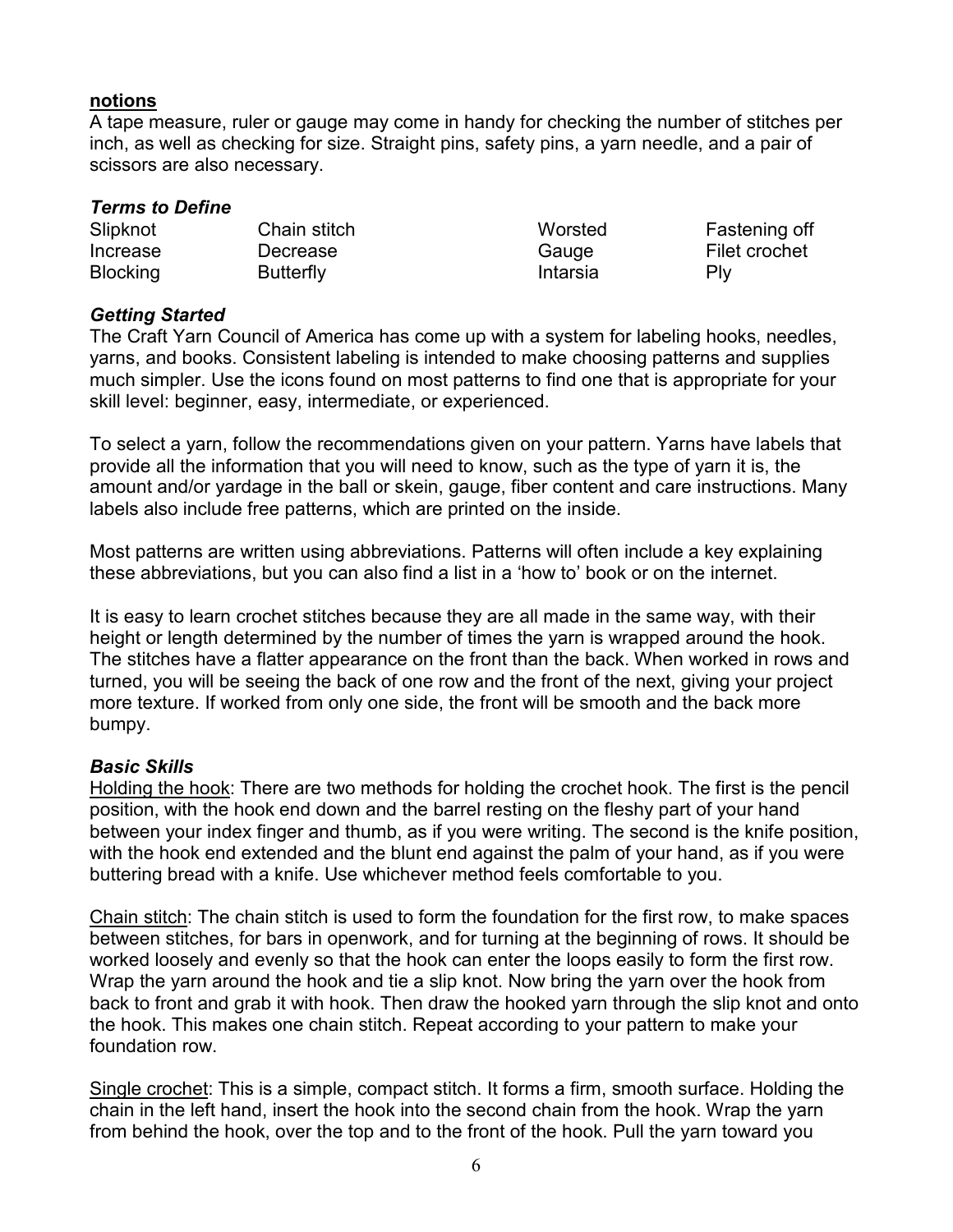through the chain (2 loops on the hook). With yarn around the hook again, pull it through the two loops on the hook for a single crochet. To make the next stitch, insert the hook into the next chain stitch.

Half double crochet: A heavy, tight stitch, the half-double crochet (hdc) is appropriate for projects which will get hard use, such as slippers, jackets, and mittens. Yarn over, hook into the 3rd chain from the hook on the foundation chain. Yarn over, pull through the chain to form 3 loops on the hook. Yarn over, pull through all 3 loops. At the end of the row, chain 2 and turn. The first stitch on the 2nd row is worked into the first stitch.

Double crochet: This stitch should be the same gauge as single crochet, but twice as high. It is formed by a yarn over BEFORE placing the hook in the stitch. Holding the foundation chain in the desired position, yarn over and insert the hook into the 4th chain from the hook. Yarn over (yo) and pull through the chain. You should have 3 loops (lps) on the hook. Yarn over, pull through 2 loops. Yarn over, pull through 2 loops, and one double crochet (dc) has been made.

Triple crochet: Three times as high as single crochet, this stitch forms a looser texture. Yarn over twice, then insert the hook in the fifth chain from the hook on the foundation chain, making 4 loops on the hook. Yarn over and draw through 2 loops, yarn over and draw through 2 loops again. Yarn over and draw through the last 2 loops. You have completed the first two triple crochet stitches, as the turning chain counts as the first stitch. Work a triple crochet into each stitch across the row.

Double triple crochet: This extremely long stitch is commonly used in fancy stitch patterns, but is not generally used to make a whole piece. Yarn over three times, then insert the hook in the sixth chain from the hook on the foundation chain. Yarn over and draw it through the chain loop only, leaving 5 loops on the hook. Yarn over and draw the yarn through 2 loops. Repeat 3 more times. Chain 5 at the turn, which counts as stitch one in the next row.

Increasing: There are times when you need to widen your work as you go, or increase, by adding stitches. This can be done at the beginning of a row, at the end of a row, or anywhere in between as called for in your pattern by working twice into the same stitch.

Decreasing: Narrowing your work as you go is called decreasing. It also may be done at the beginning, end, or middle of a row as called for in your pattern. This can easily be done by skipping a stitch and picking up the next, but this method may leave undesirable open spaces in your work. For that reason, you may work two stitches at once instead.

For single and half double crochet, insert the hook in the next stitch, yarn over and pull the yarn through. Instead of completing the single crochet, insert the hook into the next stitch, yarn over and pull through for 3 loops on the hook. Yarn over and pull the yarn through all 3 loops. One decrease (dec) is made.

For double crochet, Work the first double crochet until only 2 loops are on the hook. Yarn over, place the hook in the next stitch, yarn over, pull through 2 loops (3 loops on hook). Yarn over, pull the yarn through all 3 loops for a completed decrease.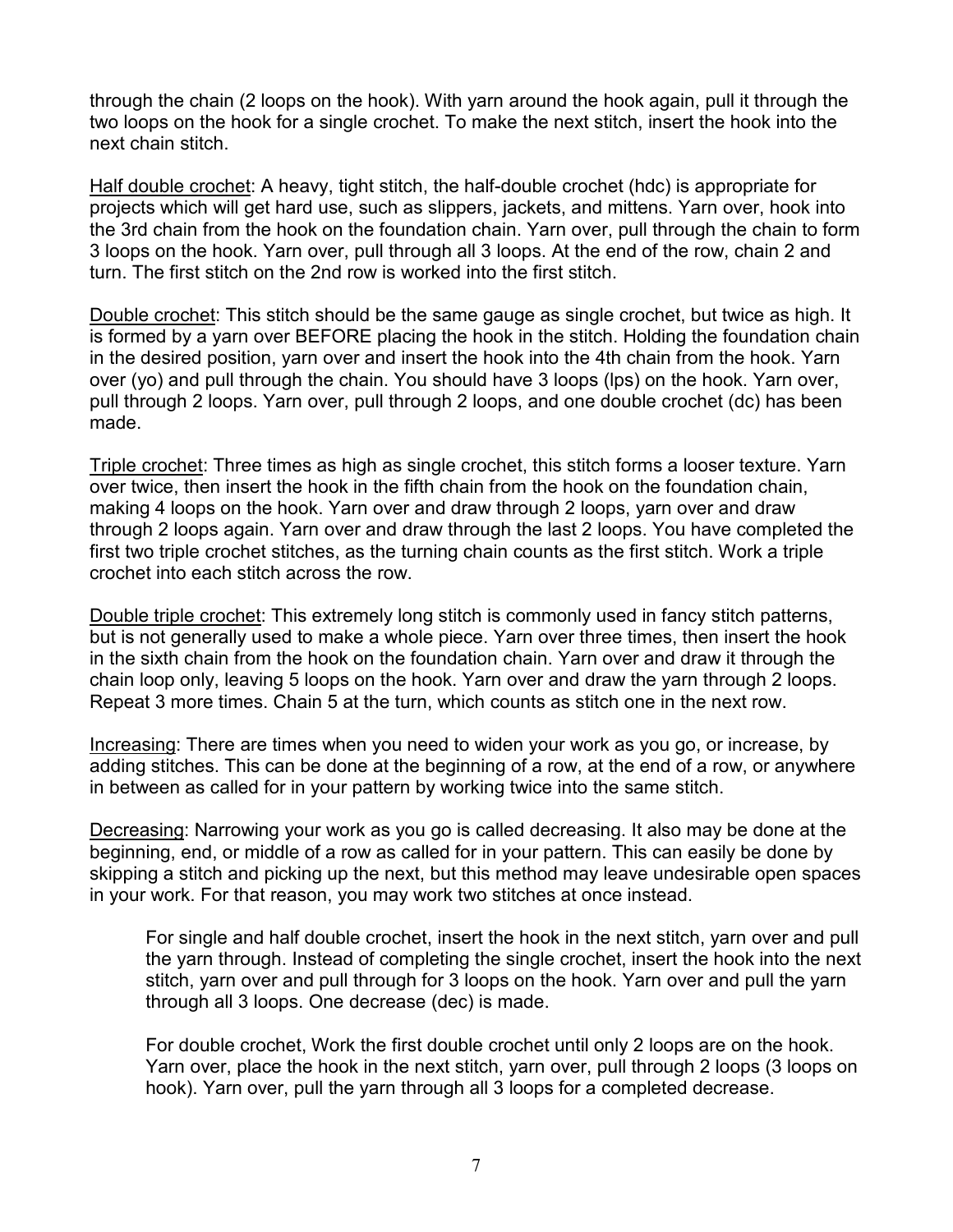Joining a new yarn: When you finish a ball of yarn and need to start a new one, add at the end of the rows so joining is not visible. This method should also be used at the end of a row when changing colors. Just before you pick up for the last time to make the last stitch with the old color, drop the old yarn and pick up the new yarn. Draw the new yarn through to complete the old stitch. The working loop is now ready in the new color. The tail of the old yarn should be kept to the wrong side to be buried later or carried along the tops of the next few stitches so that it will be encased as you go.

Fastening off: To end your work, cut the yarn leaving at least a 3" tail. Draw the yarn through the last loop; tighten gently. This will prevent unraveling. Weave in the yarn tail along the edge of your work.

Joining: Where two or more pieces must be joined together, seams can be sewn or joined with a crochet hook. Crochet seams are strong and quick to make. Slip stitch is the most invisible. Place the pieces right sides together. Insert the hook through both edge stitches, yarn over and draw through to complete one slip stitch.Single crochet makes a ridge that can be a feature on the right side. Place the pieces right sides together, and work as for a slip stitch seam, using a single crochet instead of the slip stitch.

#### *Do's and Don'ts*

If you are using more than one yarn in a project, DO check that they share the same care instructions.

Do crochet a sample at least 4 inches square using the weight of yarn, hook size, and stitch pattern given in the instructions. Check the sample for gauge and try a larger or smaller hook if the sample does not match up.

Do thread the yarn between your fingers to provide extra tension. It is important to control the yarn while allowing it to flow easily from hand to hook. The end closest to the ball of yarn should be wrapped around or threaded over your little finger.

If your foundation stitches are too tight, don't try to make them loose by pulling on them. This will only tighten up previously made stitches. Instead, practice flowing the yarn through your fingers and/or use a larger sized hook for your foundation chain.

Do not count the loop currently on the hook, nor the slip knot at the beginning of the foundation chain, as stitches.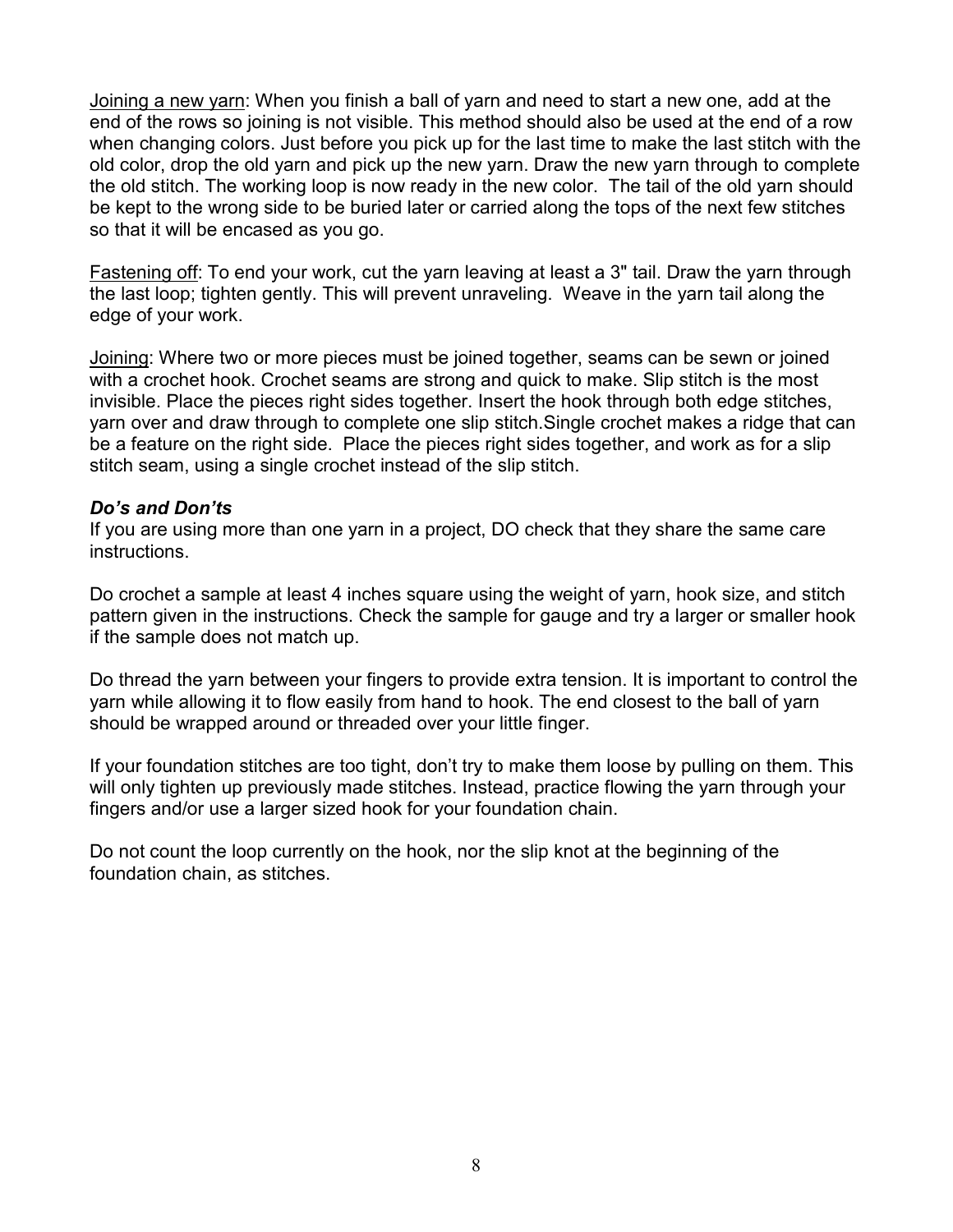

#### **Cross Stitch** *Background*

Cross-stitch is one of the oldest and simplest embroidery techniques. Traditionally, it has been used to embellish clothing, religious and household items. Cross-stitch is worked on an even-weave fabric, meaning that there is the same number of

threads woven per inch in both directions. These fabric threads are counted to place and make each stitch. Cross-stitch designs are color- or symbol-coded and graphed on a gridded background, showing the stitcher which color of thread to use in each square to form the desired pattern. It is simple to work out your own design on graph paper, shading the squares with colored pencils. Because it requires very little equipment and is easy to stop and then pick up where you left off, cross-stitching makes a great take along project.

#### *Checklist of Supplies*

#### **patterns**

Patterns are available either singly or grouped together in books. Each square of the pattern contains a symbol or color representing a single stitch in a particular color. Arrows indicate the center of the pattern in each direction. Bold lines appear every ten stitches to help you count and find your place.

#### **fabrics**

The most common even-weave fabrics are cotton aida, linen, and cotton or rayon plainweave fabrics. White and cream are the most common, but other colors are available. Plastic canvas, vinyl Aida, and perforated paper are a few of the non-fabric foundation choices.

**Aida cloth** is recommended for beginners and readily available in craft and variety stores. The cotton threads are woven in groups of four, forming visible squares and corner holes. Aida cloth comes in 11-, 14-, 16- and 18-count, which indicates the number of stitches that can be made per inch.

**Plain-weave linen** is made from flax threads which are woven in the traditional overunder method. Since there are no visible corner holes, the stitcher must count the actual threads to see where to place each stitch, making it more suitable for experienced cross-stitchers. The most common linen thread counts are 25, 28, 32, and 36. Unlike Aida cloth, the stitch count for linen will be half of the thread count, as the stitches will be made over two threads. For example, 28-count linen will hold 14 stitches per inch.

**Plastic canvas** and **perforated paper** are both non-raveling, feature larger holes, and are best suited for rigid projects such as ornaments and baskets. Both are sold in sheets approximately 8" x 11".

#### **needles**

Blunt tips and long, narrow eyes make tapestry needles ideal for cross-stitching. The size of the needle should be relative to the thread count of the fabric so that the needle slips easily between the threads without piercing or stretching them. The higher the number, the smaller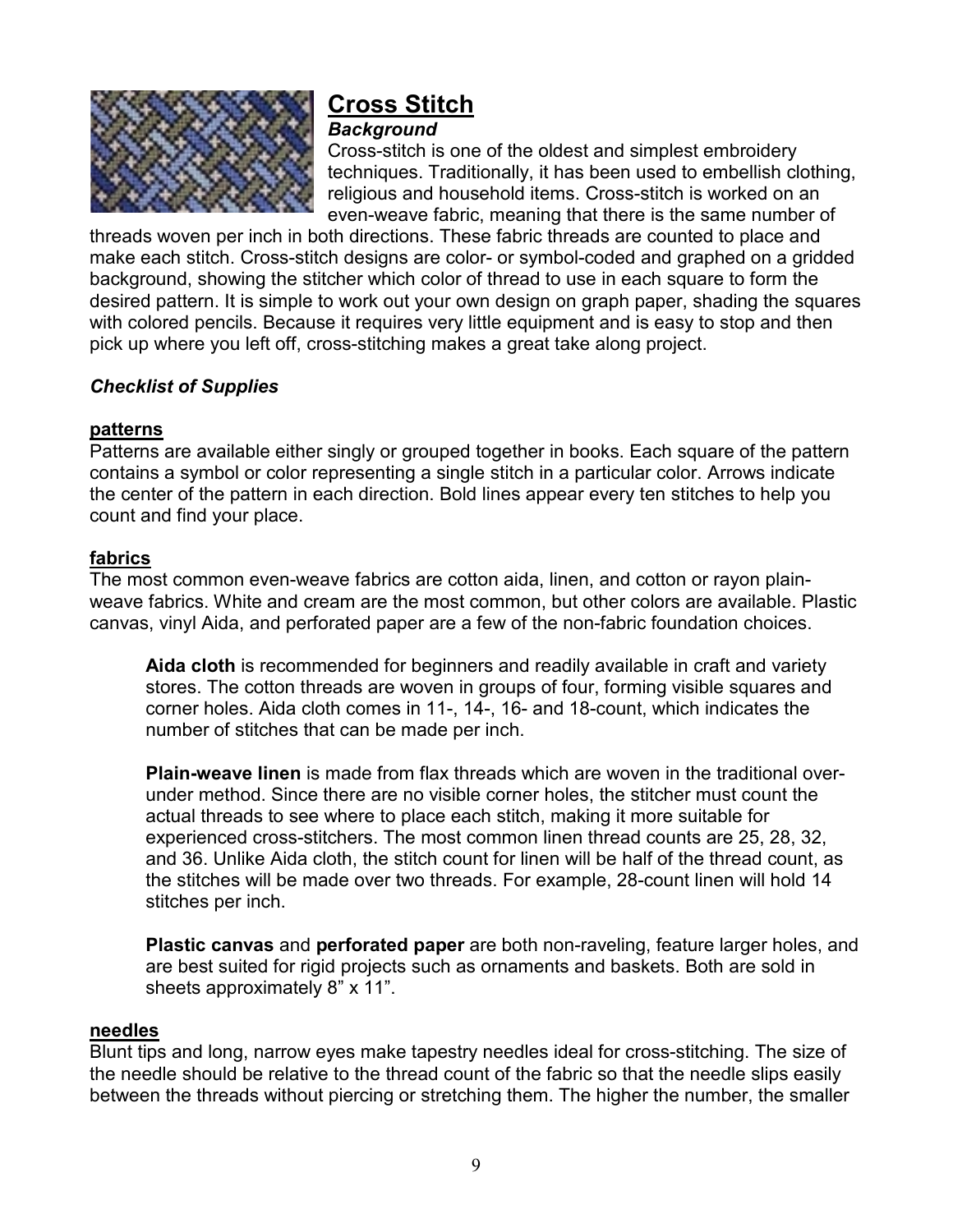the needle is in length and diameter. Tapestry needles range in size from 13 (heavy) to 26 (fine). A size 24 or 26 usually works well on 14-count fabrics.

#### **thread and floss**

Embroidery thread is also known as floss. It is available in every color of the rainbow and many different types, such as cotton, silk, flower, rayon, overdyed, and metallic. Six-strand cotton floss, such as DMC brand, is most commonly used. Most patterns will recommend what type of thread and how many strands to use, as well as the type and size of fabric.

#### **scissors**

Several types of scissors are used in cross-stitching. A good sharp pair of fabric scissors will be necessary for cutting even-weave fabrics to the proper size for your project. If you are using plastic canvas or paper as your foundation, a pair of craft scissors should be used rather than fabric scissors to cut the right sized piece. A small pair of embroidery scissors will be handy to carry in your sewing bag for cutting lengths of floss and trimming ends.

#### **notions**

A tape measure, ruler, a needle threader, and a pair of tweezers may also come in handy. A pencil or temporary fabric marking tool can be used to mark the fabric for placement of the design. Some stitchers like to use a small embroidery hoop to hold the fabric while they stitch.

#### *Terms to Define*

| Weft         | Warp       | Overdyed | Hardanger    |
|--------------|------------|----------|--------------|
| <b>Skein</b> | Variegated | Orts     | Tweeding     |
| Aida         | Filament   | Blanc    | Waste canvas |

#### *Getting Started*

The first thing you will need to do is check your pattern for the finished size of the project. You will then cut your foundation piece, adding about an inch to the length and width of the finished size. This will allow for trimming and cleaning up any edges that become frayed as you are working the piece. You may find it helpful to apply Fray Check or masking tape to the edges to minimize this.

Some cross stitchers find it easiest to use a hoop to hold the fabric taught while they are stitching. Hoops are made of wood, metal, or plastic, and come in a variety of sizes. For cross stitch and other hand embroidery, choose a hoop between 5 and 10 inches. The smaller the project, the smaller hoop you will need in order to effectively hoop all areas of the design. Extensions made of scrap fabric may be basted to a side to help secure it in the hoop for working near the edge.

Instead of holding fabric in a hoop when doing Cross Stitch Embroidery, some stitchers prefer to hold the fabric "in the hand". The fabric is held taut between the fingers. When stitching in the hand, care must be taken to use the correct tension. If stitches are too loose, the project will look messy. It they are too tight, the fabric may be warped and misshapen.

Many sources will suggest checking your thread for colorfastness or washing it prior to use. This is usually more of a concern with red colored threads. With advanced dye techniques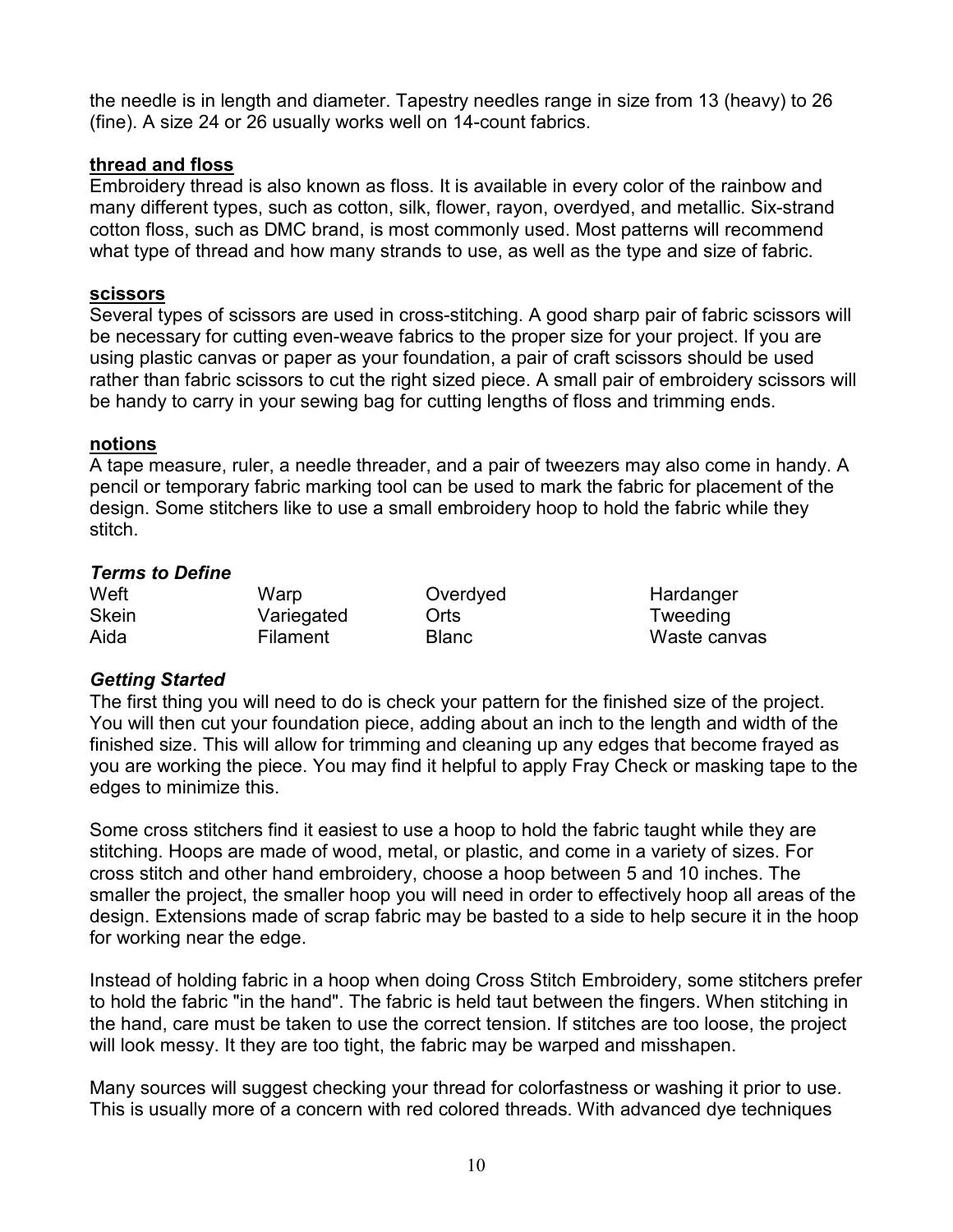used today, color bleeding is rarely a problem. If you feel the need to prepare your thread, rinsing it in water with a little white vinegar in it will help set the color.

#### *Basic Skills*

Threading the needle: Cut a strand of the floss to a length of about 24 inches. Fold the length of thread in half. Thread the needle with the two cut ends, leaving the looped end hanging free. When you take your first stitch, put your needle through the end loop on the back side of the fabric to secure the thread. If you are using previously cut thread and cannot double it over, you will leave a tail when making your first stitch and trap the tail under your next stitch. The tail should then be trimmed to about  $\frac{1}{2}$ " to keep it from pulling out.

Following the pattern: It is often recommended to start working from the center of the design and work your way out to the edge. You may start wherever it is more convenient or logical for you. You may, for instance, want to start with a large section of a single color or an important figure or phrase, and then fill in around it. If it is possible to photocopy your pattern, you can use a highlighter to mark each section as you complete it.

Stitching methods: There are two different stitching techniques commonly used in Cross Stitch Embroidery.

The first, **the "stab" method**, is used by most beginning stitchers. The stab method involves moving the hand back and forth from the front of the fabric to the back of the fabric. The needle is "stabbed" into the front of the fabric, left there, and then pulled through from the other side. Each stitch technique has unique characteristics. The stab method is effective when using a hoop or frame. The stab method of stitching does not distort the fabric. It is easy to make certain that the stitch is placed properly.

The **sewing method** is used by stitchers who prefer to hold the fabric in the hand instead of in a hoop. The stitcher's hand and needle stay on top of the fabric, except when securing floss. The needle scoops under the weave of the fabric. The sewing method is not the best for beginners. It is more difficult to ensure stitch placement, and the fabric can be distorted by the scooping motion. For more experienced stitchers, this stitch technique is preferred for some projects because a hoop is not required. Stitching a project with the sewing method does seem to be a little faster.

Practice stitching cross stitches until you feel comfortable with the stitch. To work a neat row of crossed stitches, the head and base of each stitch should be the same width apart. Half stitches are the basis for the cross stitch. Some designers use half stitches in patterns to soften the look of a background or as shading. For a neat appearance, make the first half stitch always in the same direction (slanting to the left or to the right). With this in mind, you can fill an entire row or section with half stitches, and then go back and add the cross stitches.

Finishing off: When you are done stitching in a particular color, or run out and need to start a new strand, run your needle under stitches of the same color on the back side so that the color doesn't show through. Cut the thread off, leaving a  $\frac{1}{2}$ " tail.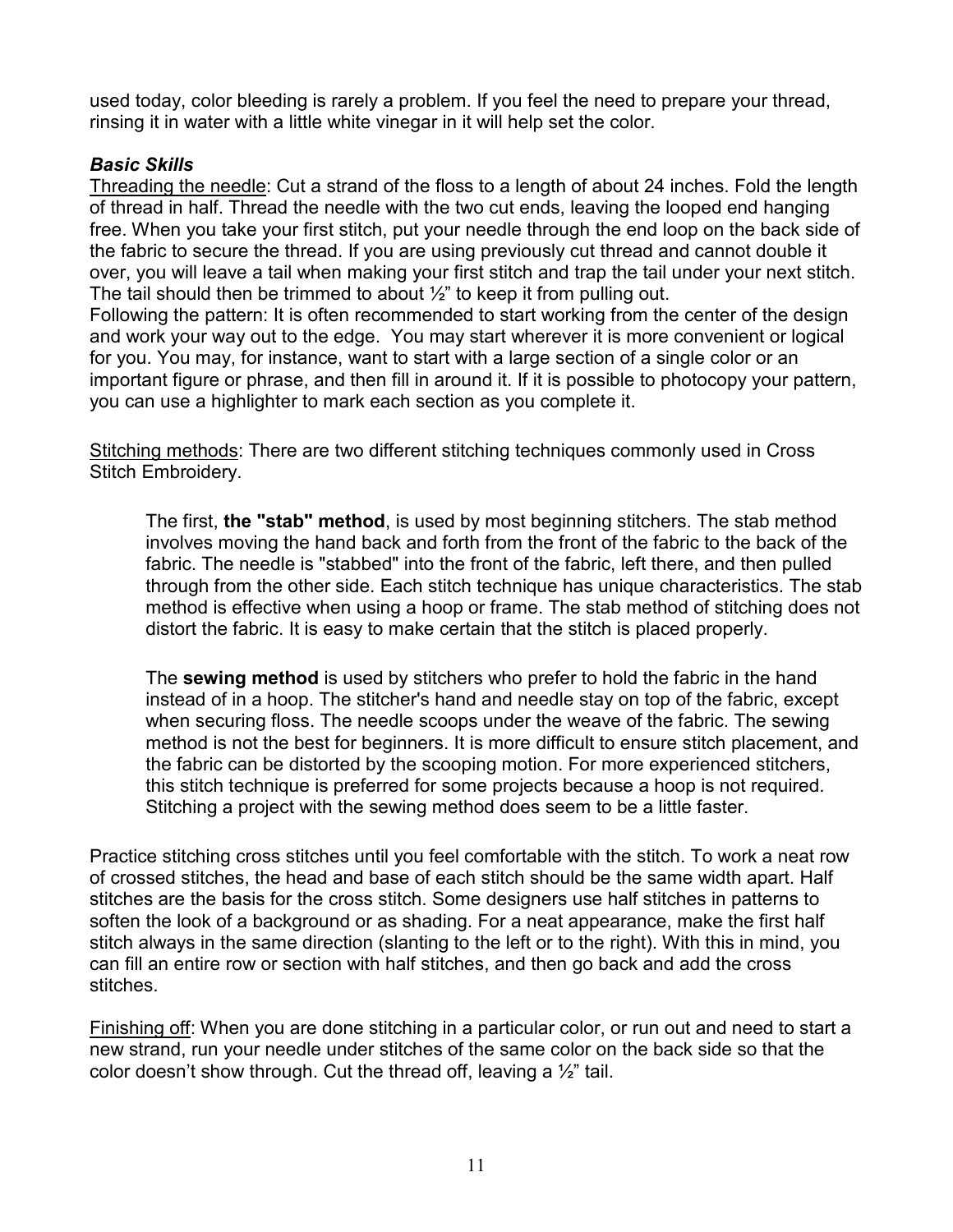Backstitching: Backstitching is used to form a line of thread of a different color to the cross stitches that is used for outlining and highlighting. The stitch goes: up one hole; back one hole on top; down; forward two holes below; up a hole beyond the previous one and then back a hole and down to join the previous backstitch, and then repeat. If you are sewing from right to left, each stitch is sewn backwards from left to right.

#### *Do's and Don'ts*

Do roll your threads onto pieces of cardboard or plastic holders and carefully label them with the brand and color number for future reference.

Do be sure to clip the ends of floss close to the threads under which they are secured. If long ends of floss are left on the back of the project, they may be caught up by subsequent stitches and drawn to the front.

Do roll your work rather than folding it if you are using fabric as your foundation. Constant folding in the same spot will leave a visible crease that will mar your finished project.

Don't over tighten your hoop. This could leave what is referred to as hoop burn on your project, where the imprint of the hoop is still visible on the fabric after it is removed from the hoop.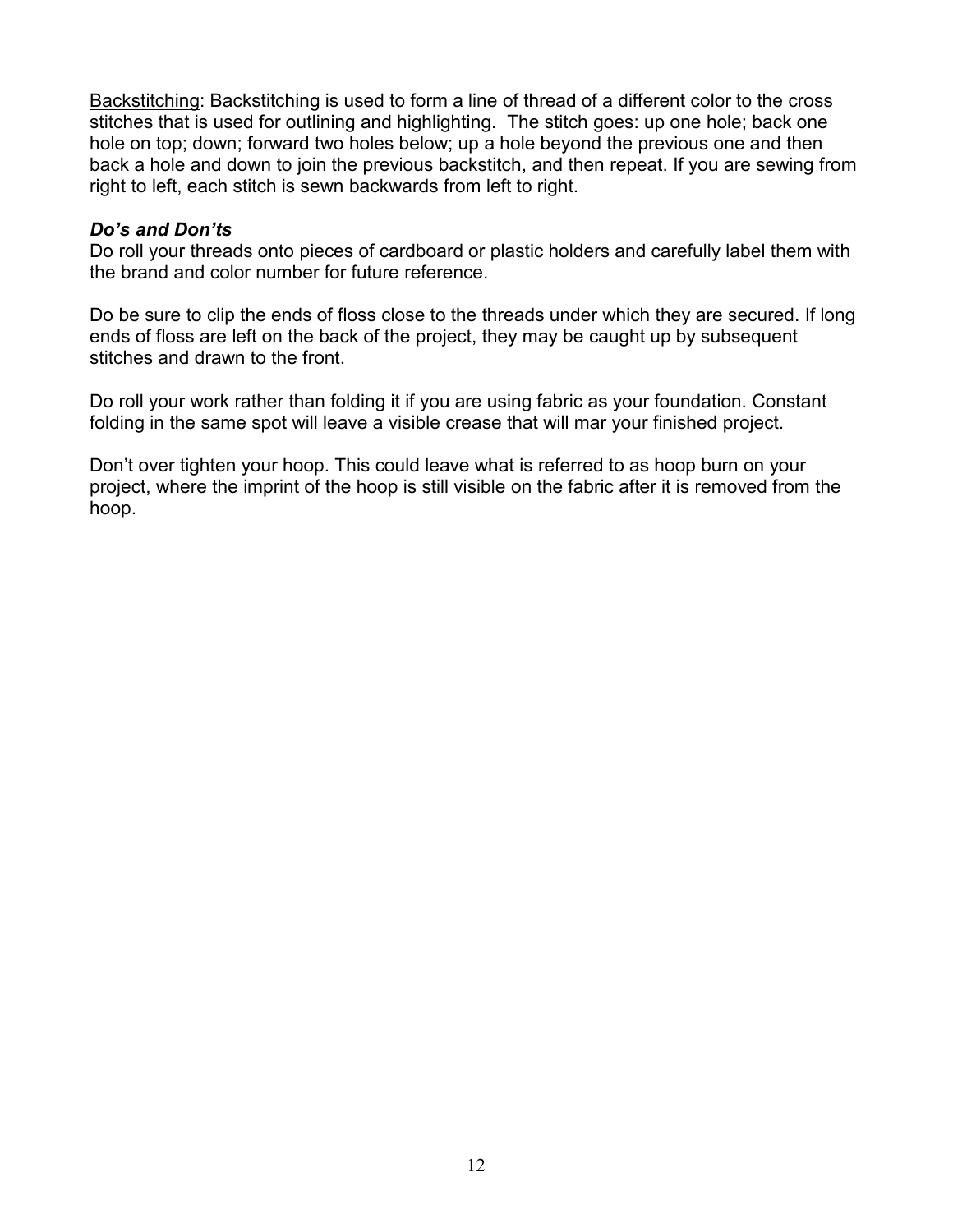

#### **Embroidery** *Background*

Embroidery is the decoration of fabrics with stitches worked with thread and a needle. Adding embellishments such as beads and buttons can expand your skills even further. Embroidered items can be used in our day to day life, such as needlepoint cushions, or framed and

displayed just for the joy of looking at them. They can be worked with only one stitch, such as cross stitch, or incorporate many different basic embroidery stitches. They can be stitched in bright colored threads or in either [red,](http://www.needlework-tips-and-techniques.com/redwork-embroidery.html) [black](http://www.needlework-tips-and-techniques.com/blackwork.html) or [white](http://www.needlework-tips-and-techniques.com/whitework-embroidery.html) only. They can be raised from the fabric surface or worked in stitches that rearrange the actual fabric threads. Museums around the world are filled with embroidered items, such as waistcoats, christening gowns, table coverings, and pictures.

You can embroider either on fabric that's already been finished—such as a tablecloth or denim jeans—or on fabric that you must hem yourself. If you're working with unfinished fabric, make sure to finish it with overcasting, zigzag machine-sewing, or pinking so the edges won't fray.

#### *Checklist of Supplies*

#### **fabric**

Unlike knit fabrics, woven fabrics won't stretch or pucker the embroidery design over time or after frequent handling. Woven fabrics therefore are better than knit fabrics for embroidery. Woven fabrics used often in embroidery include canvas, denim, linen, silk, Aida cloth, and many types of woven wool fabrics. Though embroidery tends to work better on woven fabric, you *can* embroider on certain knits, such as jersey (T-shirt fabric). Small designs—especially those that measure just a few square inches—work best with knits. Larger designs, on the other hand, are more likely to cause puckering or distortion in the fabric. If you want to embroider a larger design on a knit, you should use some sort of facing or stabilizing fabric beneath the knit.

Woven fabric is made of vertical and horizontal threads called the warp and the weft, respectively. Warp threads run vertically, while weft threads run horizontally through alternating warp threads. The thread count of a fabric is the number of warp and weft threads per square inch. Fabrics with higher thread counts are generally finer and smoother than fabrics with lower thread counts, which tend to be coarser.

Woven fabric can be plain weave or even weave. Because their warp and weft threads have various thicknesses, plain weave fabrics tend to differ in the number of threads per square inch. The threads are woven in an "over one, under one" pattern. Most woven fabrics fall into this group. Even weave fabrics have warp and weft threads of equal thickness and the same number of threads per inch. For instance, an 18-count means that there are 18 threads to the inch in either direction. Examples of even-weave fabrics are Aida cloth**,** Hardanger fabric**,** and needlepoint canvas**.** Free embroidery can be done using both plain-weave and even-weave fabrics. Counted-thread embroidery can be done using even-weave fabrics only.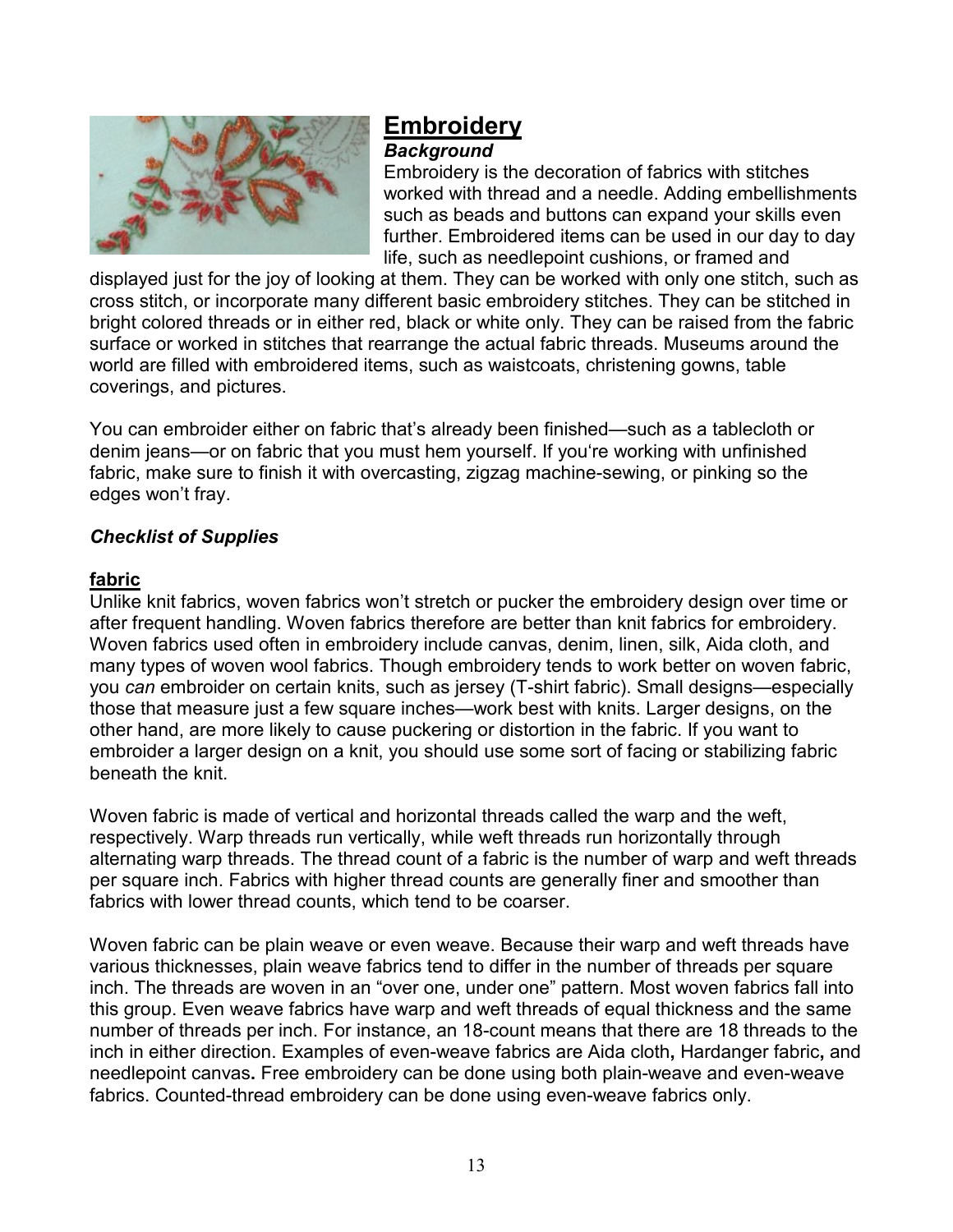#### **thread**

There are a few main types of embroidery thread. Embroidery floss, the most common type, is a loosely twisted 6-strand thread that is easily divided into single threads. It is available in various fibers, including cotton, linen, silk, and rayon. Pearl cotton thread is thicker than floss and twisted slightly. It is an especially good thread for beginners since it's resistant to fraying and easier to handle than floss. Flower thread is a fine, non-divisible thread with a high sheen. Matte embroidery cotton is a thick, soft, tightly twisted thread. Crewel yarn is a fine, two-stranded, indivisible thread which is suitable for all sorts of embroidery, including detailed crewel work. There are also many specialty embroidery threads, which offer colors and sheens (such as a metallic shimmer) that traditional threads do not. They're usually made from synthetic fibers, though some are made from silk. All types of embroidery thread are available in craft shops, art supply stores, and online. Thread is sold with a label that identifies its fiber content, length, color number, and manufacturer.

The type of thread to use for a particular project depends on a number of factors, such as the fiber, color, washability, and delicacy. Try to use embroidery thread made from the same material as the fabric on which you're working. If you've already started a project, buy new thread only from the same manufacturer and with the same color number so it matches. If an embroidered item is unlikely to be washed, you can use more delicate threads, such as specialty threads made from rayon. If the item will be laundered, use cotton or other laundrysafe threads. If your design requires fine details or color shading, try divisible threads such as six-stranded floss.

#### **embroidery Needles**

Many types of needles are helpful for embroidery, all of which come in a variety of sizes. Different types of needles have different lengths, thicknesses, and eye sizes. These different features make some needles work better than others for certain embroidery tasks. Crewel needles, also called embroidery needles, have sharp points and long, oval eyes. Use them with stranded floss. The number of strands of floss they can handle depends on their size. Chenille needles have sharp points but are thicker and longer than crewel needles and have larger eyes. They can be used with stranded floss but are more often used with thicker or specialty threads. Quilting needles, or betweens, are short with sharp points and short, round eyes. They're used to make very small stitches involving just one or two strands of floss. Tapestry needles are shaped like chenille needles but with blunt tips, and are used primarily for thread-counting embroidery.

Each type of needle comes in a variety of sizes. Needle size is represented by a number. The *larger* the number, the *smaller* the needle. For example, a #8 crewel needle can accommodate only three strands of a six-stranded floss, whereas a larger #3 crewel needle can accommodate all six strands. In general, you should choose the smallest-size needle that can accommodate the thread type and number of strands your project requires. The needle should be slightly thicker than the thread so it opens a clear channel for the stitching. When working with specialty fibers, use a slightly larger needle than you would normally, so the thread isn't strained or compromised by either the eye of the needle or the hole the needle creates in the fabric.

#### **additional embroidery tools**

There are a number of additional tools that are helpful when creating embroidery. Some of the tools are common to a variety of crafts, while others are specific to embroidery. Small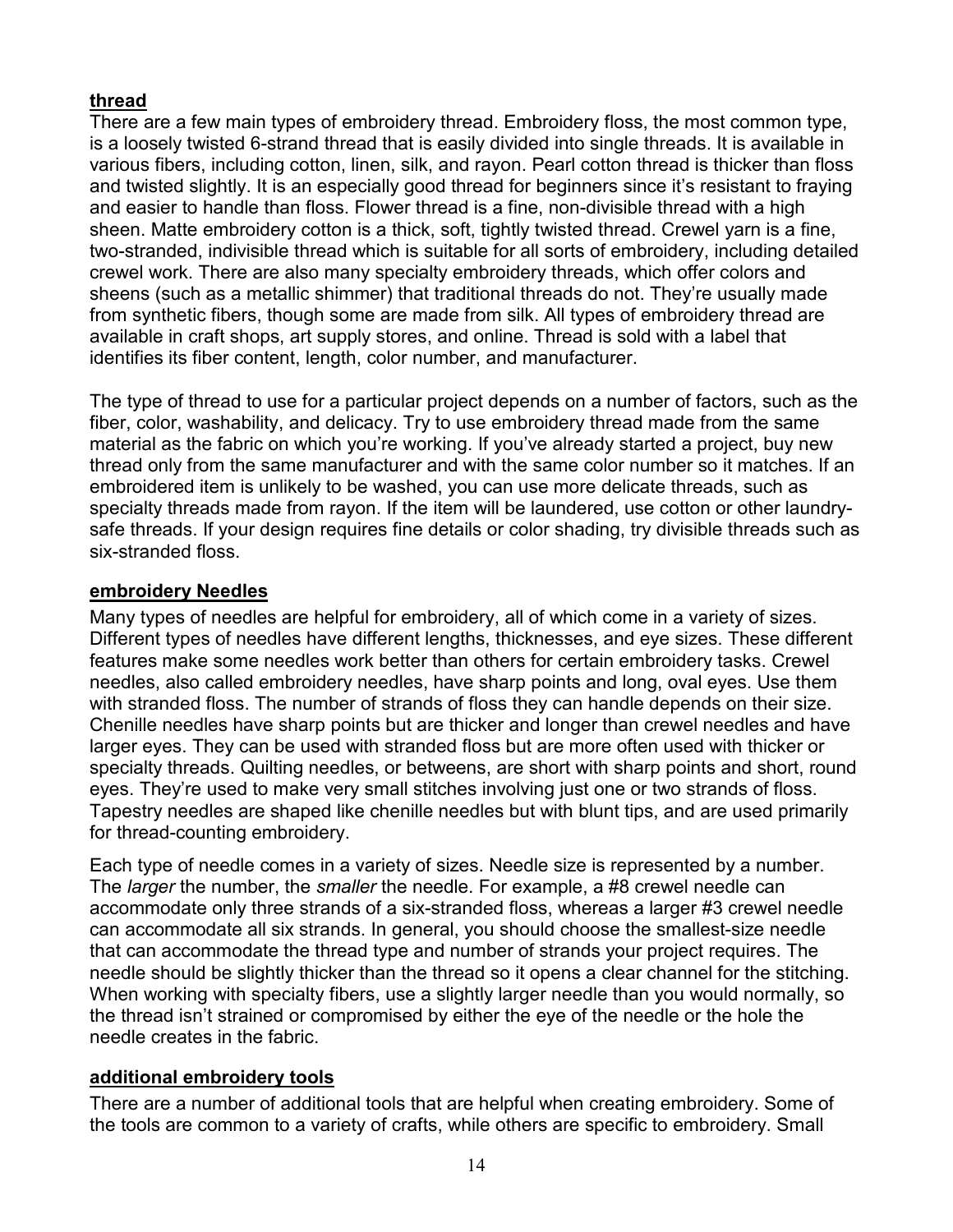scissors are used for neatly clipping the ends of floss in order to minimize fraying. For cutting background fabric to size, use fabric scissors. A tape measure and ruler will be helpful in laying out designs and shaping fabric. A thimble will protect your fingertips while pushing or pulling a needle through fabric. Also helpful are a chalk pencil, a needle threader, and tweezers.

An embroidery frame holds fabric taut, creating a smooth surface on which to embroider. You can move the frame across the fabric as you embroider, making it possible to work on a large-size fabric using only one, modest-sized frame. Frames come in many shapes and sizes, but the most common type is the ring frame, or hoop. A hoop frame consists of two nesting wooden or metal circles. Fabric is stretched between the circles and then anchored in place when the outer circle is tightened around the inner one.

#### *Terms to Define*

Sheen Matte Awl Sheen Crewel Template Stabilizer Skein Herringbone Overcast Monogram Cutwork Sampler

#### *Getting Started*

Basic embroidery stitches are the building blocks of all needlework whether counted or free style. Free embroidery is a historical style of needlework used in tapestries. It's called "free" because the embroiderer can form irregularly shaped stitches. This type of embroidery includes crewel work**.** In the other type, counted embroidery, the stitches generally must conform to a grid defined by the fabric. Cross stitch is a type of counted thread embroidery.

Before starting any embroidery project, you must first prepare the fabric by washing and drying it to ensure that it won't shrink. Shrinking tends to cause puckering and distortions. If you plan to embroider a premade item, wash it according to the manufacturer's instructions or as you intend to wash it during its lifetime. Press all fabrics with a hot iron, setting the proper temperature for the fiber content. Ironing makes the fabric flatter and stiffer, which makes it easier to embroider.

Delicate woven fabrics, such as silk, and any stretchy knit fabrics will be easier to embroider if you give them some extra stability. You may use either an iron-on or tear-away stabilizer, which should be easy to find at a fabric or craft shop.

Though you can place a design anywhere on a piece of fabric, you should first consider how easily a thread and needle can be worked in that location. For instance, pockets and sleeves can be tight spaces where it is difficult to get your hand in. Where you decide to put the design determines the right side and wrong side of the work. The decorative side that features the complete design will be the right side. The side on which the knots, thread tails, and backs of the stitches sit will be the wrong side. On some projects, such as embroidery on the cuff of a pair of jeans, the wrong side will be hidden from view. On other projects, such as embroidery on a napkin, the wrong side can be seen simply by flipping the piece over.

The first step in most embroidery projects is to select an embroidery pattern. It will tell you what supplies you need and what steps you need to take in order to make the project. Nearly all embroidery patterns contain information regarding the fabrics, needles, tools, and any other items you may need. Each pattern also explains specific brands, color numbers, and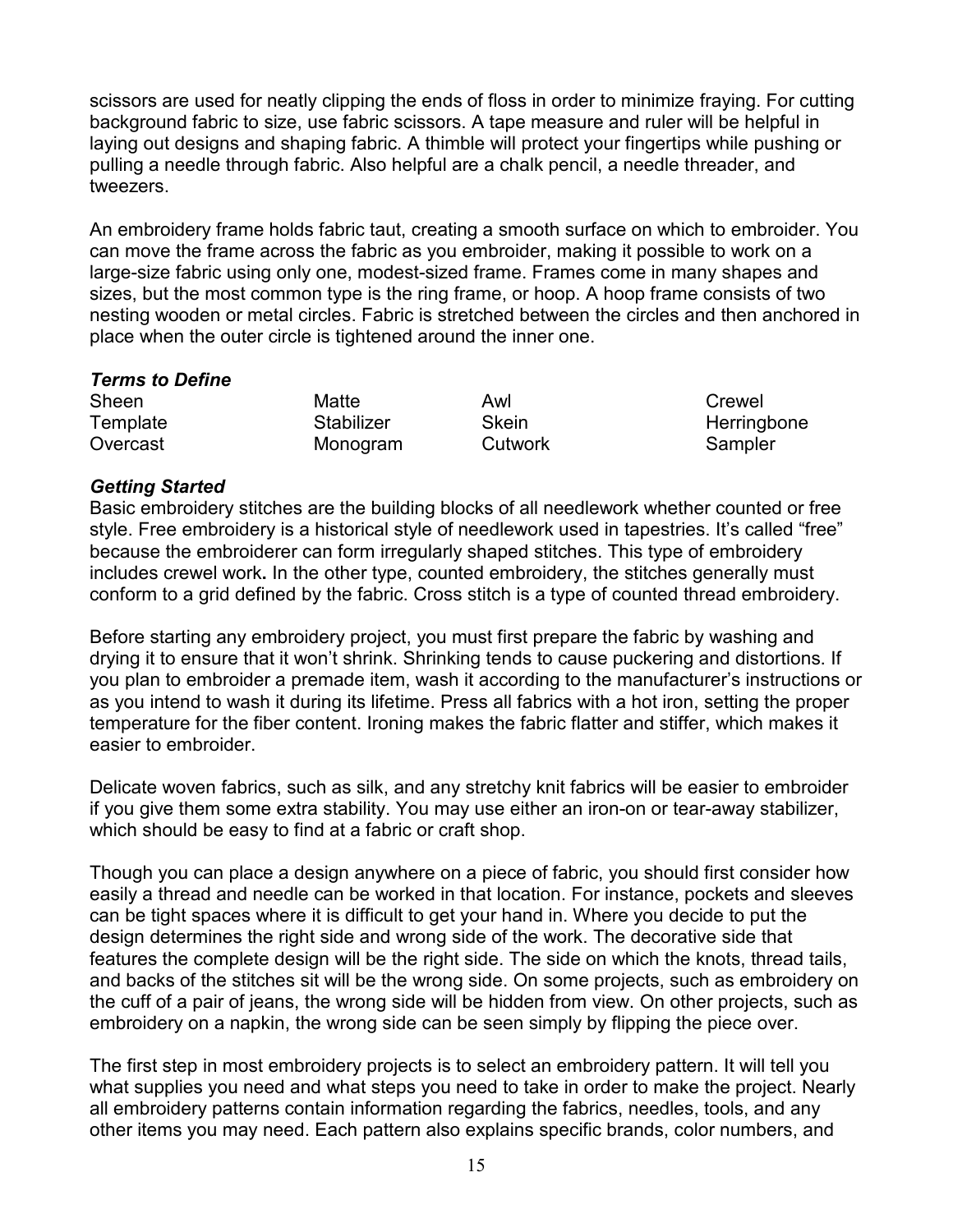quantity of thread required to complete the project. A color swatch may also be included so you can match the needed color to the colors of a brand that's not listed.

The stitches used in the pattern are listed to help you understand how to do the necessary stitches before you start the project. Some patterns include time and difficulty estimates to help you schedule the time required to complete the project and assess whether the project is at the right difficulty level for you. Each pattern includes notes about required preparation work and step-by-step instructions for each phase of the project. Some also include templates for the design you are to make.

Before you begin any stitching session, put your fabric into a hoop by laying the smaller ring on a flat surface. Center the design (or the part of the design you want to work on), right side up, over the ring. Place the larger, adjustable ring over the fabric, positioning the screw at the top or bottom. Press down on the outer ring until it's snug against the inner ring. Tighten the screw until the fit is secure and the fabric is stretched evenly and stays taut.

Though you can embroider by stitching freehand, most people prefer to transfer the template to the fabric and work from there. There are several ways to transfer a template. Iron-on transfer sheets are made of a special material that, when ironed face-down on a piece of fabric, transfers the image onto the fabric. Iron-on transfer sheets are sold preprinted or blank for you to print your own design on. Iron-on transfer sheets produce an almost exact likeness of the design onto your fabric. The transferred image can't be erased from the fabric, though so you'll have to stitch very densely or the underlying design will be visible through your embroidery. Transfer mesh is a clear plastic sheet dotted with perforations and sold in a roll. To use transfer mesh, lay the mesh over the design printed on the template. Using a pencil, trace the design onto the transfer mesh, then place the mesh on the right side of the fabric, so the design is where you want it. Trace the design with a washable fabric marker. Carbon paper comes in sheets and in a variety of colors. To use carbon paper, tape the carbon paper face down on the fabric. Tape the pattern to be transferred, right side up, *over* the carbon paper. Now trace the pattern with a pen, pressing down with constant force. The pressure from the pen will push carbon residue onto the fabric in the form of the traced image. The carbon residue can be brushed away after you've finished the embroidery. You can also draw a design freehand directly onto the background fabric with chalk, pencil, or washable marker.

Embroidery thread is sold wrapped in skeins or spools. Untwist or unwind any thread you plan to use at least a few hours before starting an embroidery project. This gives the floss time to straighten out and ensures smoother results. You can also treat the thread you plan to use with a thread conditioner, a substance that helps prevent fraying and tangling. Thread conditioner is not always necessary, though, especially if you're working with cotton floss or pearl cotton. It's much easier to use thread that's cut to a length of about 20" than it is to use longer thread, which tends to get tangled. If you need less than 20" of thread, you can cut it shorter.

Before you start stitching, you must anchor the thread to the fabric. The method you use to do this depends on whether or not the wrong side of the fabric will be visible. For pieces in which the wrong side is hidden—such as a framed work or a pair of jeans—tie a knot at the end of the working thread. For projects, such as napkins or scarves, in which the wrong side will be visible, you'll need to use a neater knot called a waste knot to anchor your thread. To make a waste knot, make a knot in the end of your thread. Insert the needle through the right side on the fabric about 2" from where you plan to make the first stitch. The needle will now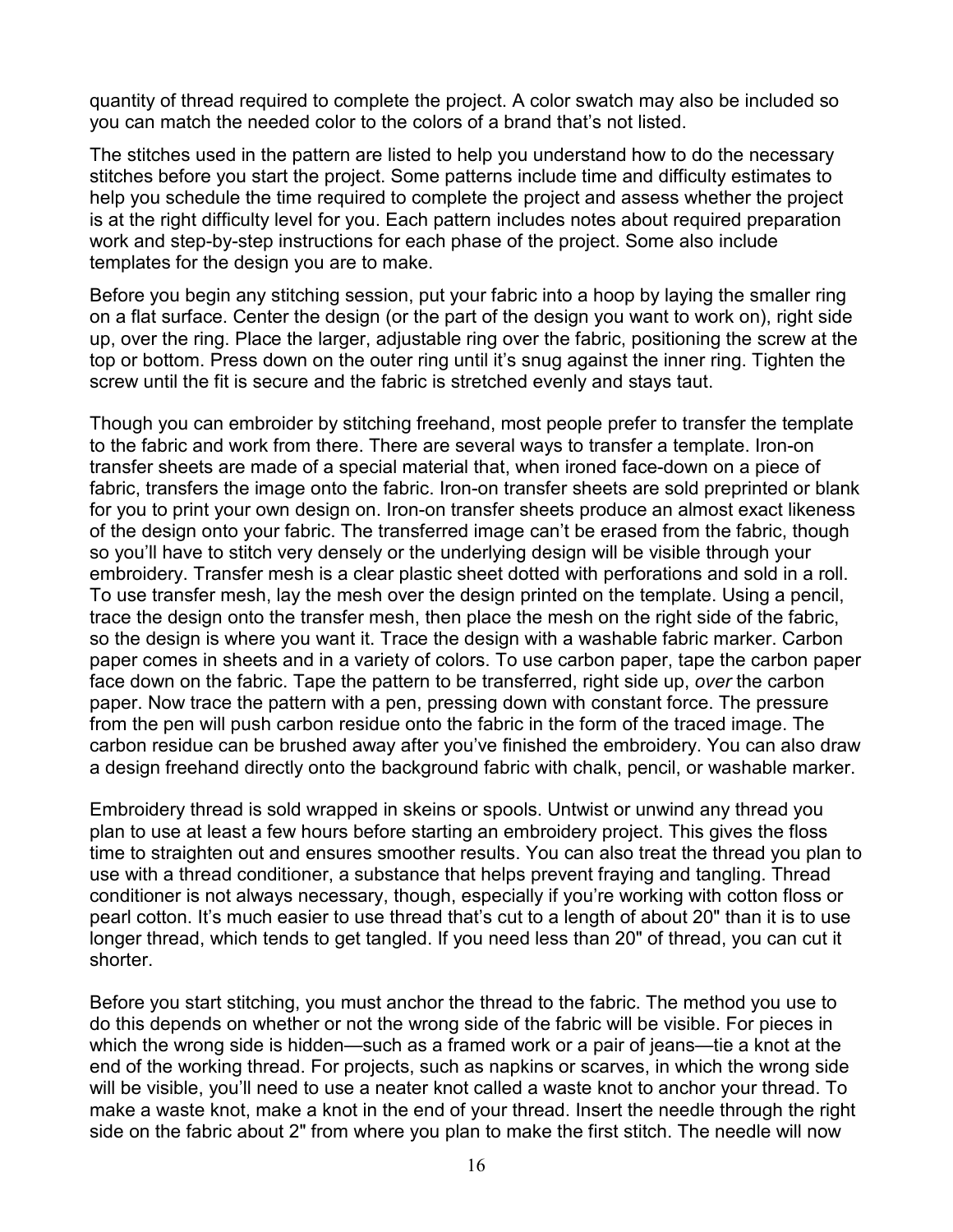be on the wrong side of the fabric. Bring the needle to the point where you plan to make your first stitch. You should now have a 2" length of thread along the wrong side of your fabric. Insert your needle through the fabric from the wrong side. Begin working your design, making sure that each time you bring your needle to the wrong side, you cross the active thread over the anchored thread in order to secure it. When you've stitched up close to the knot, cut it off. The tail will be anchored beneath the design.

#### *Basic Skills*

Basically, there are two efficient and orderly ways to do embroidery. What works better depends on the stitches and materials used, and on personal preference. In the hand-sewing method, the needle and your hand are kept on top of the fabric. The needle is inserted into the fabric and brought back to the surface in one movement. Then the thread is pulled through. The same method is used for plain hand sewing. A thimble is usually used on the middle finger to avoid minor injury. In the stab method, the needle is inserted into the fabric at a 90 degree angle, then the thread is pulled through to the underside of the fabric. Then, the needle is again inserted, this time from the underside to the surface; again, the thread is pulled through. A thimble is not usually required to avoid injury with this method, but is sometimes used to make pushing the needle through easier.

Though the number of embroidery stitches may be overwhelming, they are all variations on a few basic stitches. They can be categorized into four groups: Flat stitches, crossed stitches, looped stitches, and knotted stitches.

The flat stitches are perhaps the simplest and easiest to learn. They are all formed with flat, straight stitches of different sizes and may be grouped with other stitches or worked in different directions. The running stitch and backstitch are the foundation for many flat stitches. To make a running stitch, take several small, even stitches at one time. The stitches on the wrong side of the fabric are usually half the size or less of the stitches on the right side. To make a backstitch, take a small backward stitch, and bring the needle through to the right side again in front of the stitch you just made. Take another backward stitch, inserting the needle at the point where the first stitch stops. Keep the length of the stitches even. Other examples of flat stitches are the satin stitch, seed stitch, stem stitch, whipped running stitch, double running stitch, and split stitch.

Basic cross stitch is probably the most popular of all the embroidery stitches. It is quick and easy to do, and can be worked singly or in rows. One stitch fills a small square, so designs can be laid out and stitched in grid form. All of the crossed stitches are formed by crossing one stitch over another at different angles. Other examples of crossed stitches are the longarmed cross stitch, the herringbone stitch, basket stitch, and zigzag stitch.

All the stitches in the looped category are formed from loops that are held in place with small stitches. The chain stitch is the most important of the looped stitches, which can be worked with anything from thick yarn to fine silk thread. To make a basic chain stitch, bring the needle up from underneath at the place for the first stitch. Make a loop of thread and hold it down with your thumb. Insert the needle where it first emerged, and bring the tip out a short distance below this point. Pull the thread up through the loop you have created. Now you are ready to make the next loop. Other examples of looped stitches include the lazy daisy stitch, blanket stitch, checkered chain stitch, open chain stitch, feather stitch, and Cretan stitch.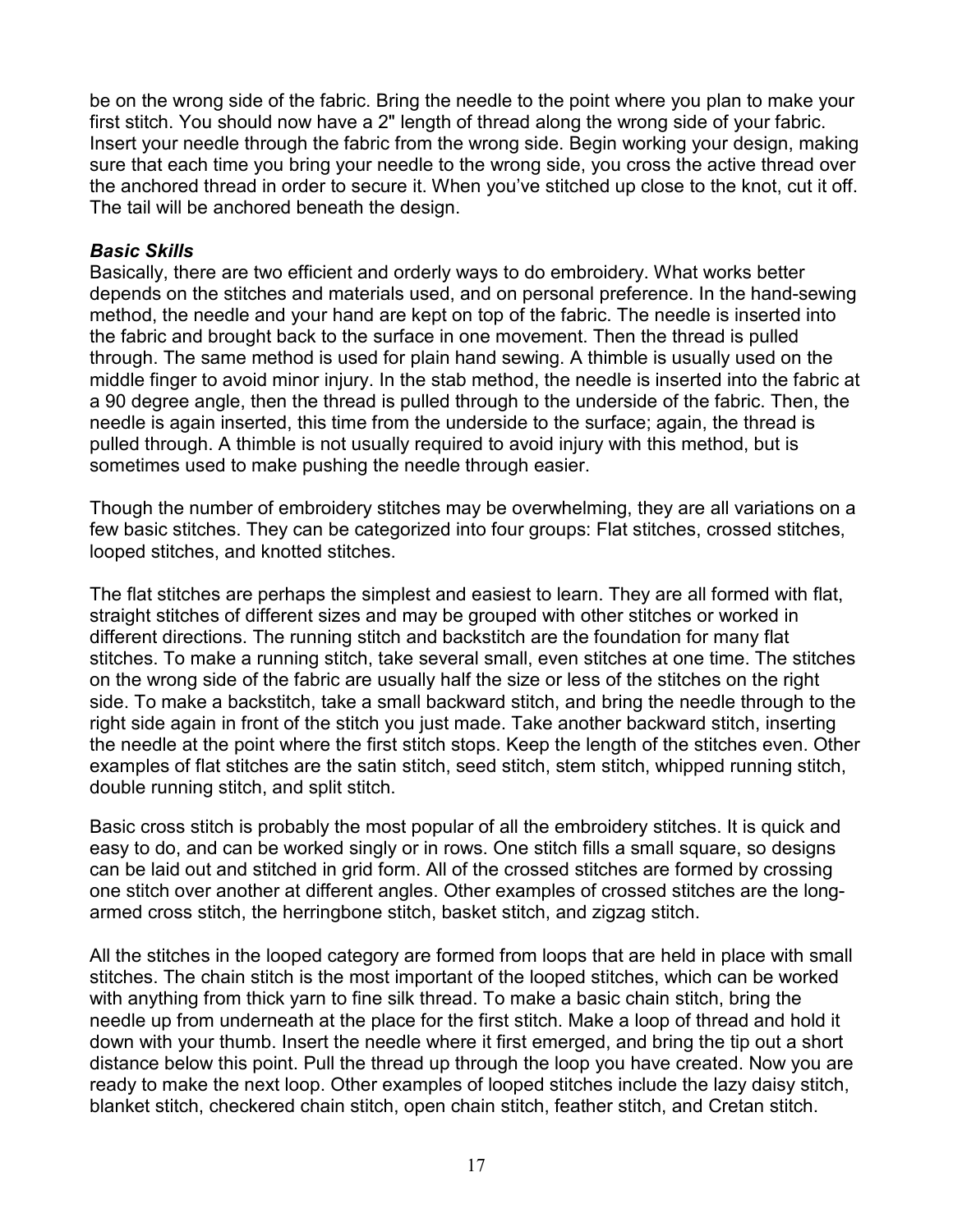Knotted stitches are formed by looping the thread around the needle, and then pulling the needle through the loops to form a knot or twist on the surface of the fabric. Knotted stitches are good for adding interesting surface textures to your projects. It is a good idea to practice making these stitches on a scrap of fabric in order to get the thread tension consistent so your knots look even. Examples of knotted stitches are the French knot, bullion knot, scroll stitch, coral stitch, four-legged knot, and knotted chain stitch (link stitch).

There are many, many other types of embroidery which are too numerous to cover here. You may want to explore these on your own. **Couching** is a method of laying one strand of thread on the fabric, and catching it down at intervals with a separate strand of thread. A continuation of couching is **laidwork**, where long threads are laid on the fabric in a grid pattern and secured at the intersections with a separate thread, forming a lattice effect. In **pulled threadwork**, stitches are looped around the fabric threads and pulled tightly to make holes. The combination of stitches and holes creates a lacy pattern. In **drawn threadwork**, some of the threads of the fabric are actually removed, and the remaining threads in the drawn area can then be pulled together in groups to form open patterns. Gathering material into tiny pleats and working over them with embroidery stitches is known as **smocking**. **Crewel work** gets its name from the very fine wool yarn with which it is worked. Traditional nature scenes are formed by basic outline stitches which are filled in with a variety of broader stitches. **Stumpwork** is done by combining padded appliqué with embroidery stitches for an interesting 3-d effect. Other forms you may come across in your study of embroidery methods include, but are not limited to, **needlepoint, needlelace, Hardanger, Richelieu, cutwork, Reticella, and Hollie Point.** Any of these would make a wonderful 2<sup>nd</sup> or 3<sup>rd</sup> year embroidery project after you have mastered some of the basic embroidery techniques.

#### *Do's and Don'ts*

Do keep your threads organized by winding them onto plastic or cardboard cards with the color number and brand written on them, or keep them in plastic bags with the original label in the bag for reference or write the color number and brand on the outside of the bag.

Do buy only thread that's colorfast so the color of the thread won't fade or bleed onto the base fabric. Dabbing it with a wet cotton ball is a way to test the colorfastness.

Do test the needle you plan to use on a piece of fabric. If the needle doesn't pass easily through the fabric, try a smaller one.

Do store needles in a pincushion, a needle book lined with wool or felt, or a needle case. This will keep the needles sharp and clean and make it less likely for them to get lost or accidentally prick you.

Do always remove the fabric from the hoop when you've finished a stitching session. This prevents marks or distortions in the fabric known as hoop burn.

Don't grip the fabric itself when stitching. Instead, hold the embroidery hoop.

Do use a needle threader to making threading the needle easier, especially when using multiple threads.

Don't make your stitches too long, as they will tend to snag and break as the item is used.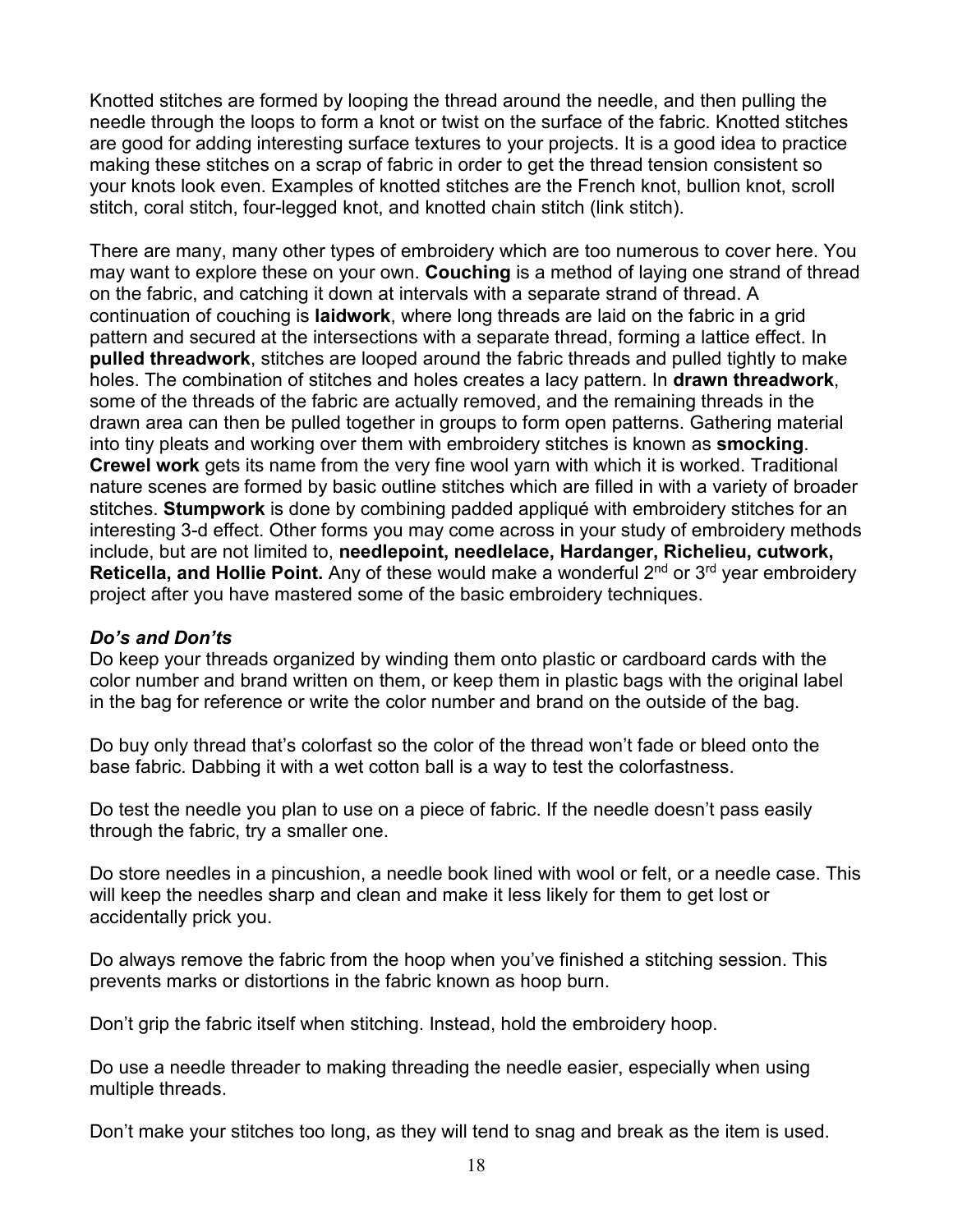

# **Knitting**

#### *Background*

It is thought that knitting originated around the  $4<sup>th</sup>$  century in the Middle East. Through the centuries it spread around the world, through Europe, and eventually to North America. Knitting was done by hand until around the 1700's, when knitting machines took over production. Since then, the popularity of hand knitting has waxed and waned with crafters along with the fashions of the day. Each generation takes pleasure in rediscovering the satisfaction of creating hand-knit garments and accessories for themselves and their family. Today, knitters experiment with lots of new patterns and decorative yarns.

Knitting has long been the favorite technique for sweater making because of the detailing and color patterning that is possible, and the supple, drapable fabric the stitches produce. The two basic stitches--knit and purl--can be worked alone or together and form the basis of dozens of designs as well as other stitches.

#### *Checklist of Supplies*

#### **needles**

Knitting needles vary in the shape of the needles, the form of the tips, and their surface finish. They can be made of aluminum, plastic, wood, or bamboo and come in a range of sizes. See the chart below.

| <b>Standard Knitting</b><br><b>Needle Sizes</b> |     |      |                        |      |      |      |           |      |      |      |      |      |      |      |       |
|-------------------------------------------------|-----|------|------------------------|------|------|------|-----------|------|------|------|------|------|------|------|-------|
|                                                 |     |      | $\sqrt{2}$<br><u>_</u> |      | 4    |      |           |      |      |      | 10   | 10.5 |      | 13   |       |
| Metric                                          | .00 | 2.25 | 2.75<br>⌒              | 3.25 | 3.50 | 3.75 | .00.<br>4 | 4.50 | 5.00 | 5.50 | 6.00 | 6.50 | 8.00 | 9.00 | 10.00 |
| (mm)                                            |     |      |                        |      |      |      |           |      |      |      |      |      |      |      |       |

#### **yarns**

Knitting yarns are most often sold in ready-to-use balls and skeins. Some yarns are sold in hanks or cones, which are best wound into balls before use. See the crochet section of this manual for more on yarn types and weights.

#### **notions**

Must have items include a ruler, a small pair of scissors, a crochet hook for picking up dropped stitches, and a blunt-pointed tapestry needle for joining. Other items which will be useful to help you hold or count your stitches or mark your place include bobbins, stitch markers, stitch holders, row counters, and needle stops.

| <b>Terms to Define</b> |          |               |          |
|------------------------|----------|---------------|----------|
| Purl                   | Hank     | Skein         | Grafting |
| Increase               | Decrease | <b>Bobble</b> | Gauge    |
| <b>Blocking</b>        | Tink     | Yarn over     | Frogging |

#### *Getting Started*

Knitting requires two needles and a continuous strand of yarn. You begin by making a slip knot on one needle and "casting on" the number of stitches you need for the project. (That's the term for creating the foundation row on one needle.) The basic stitches are created using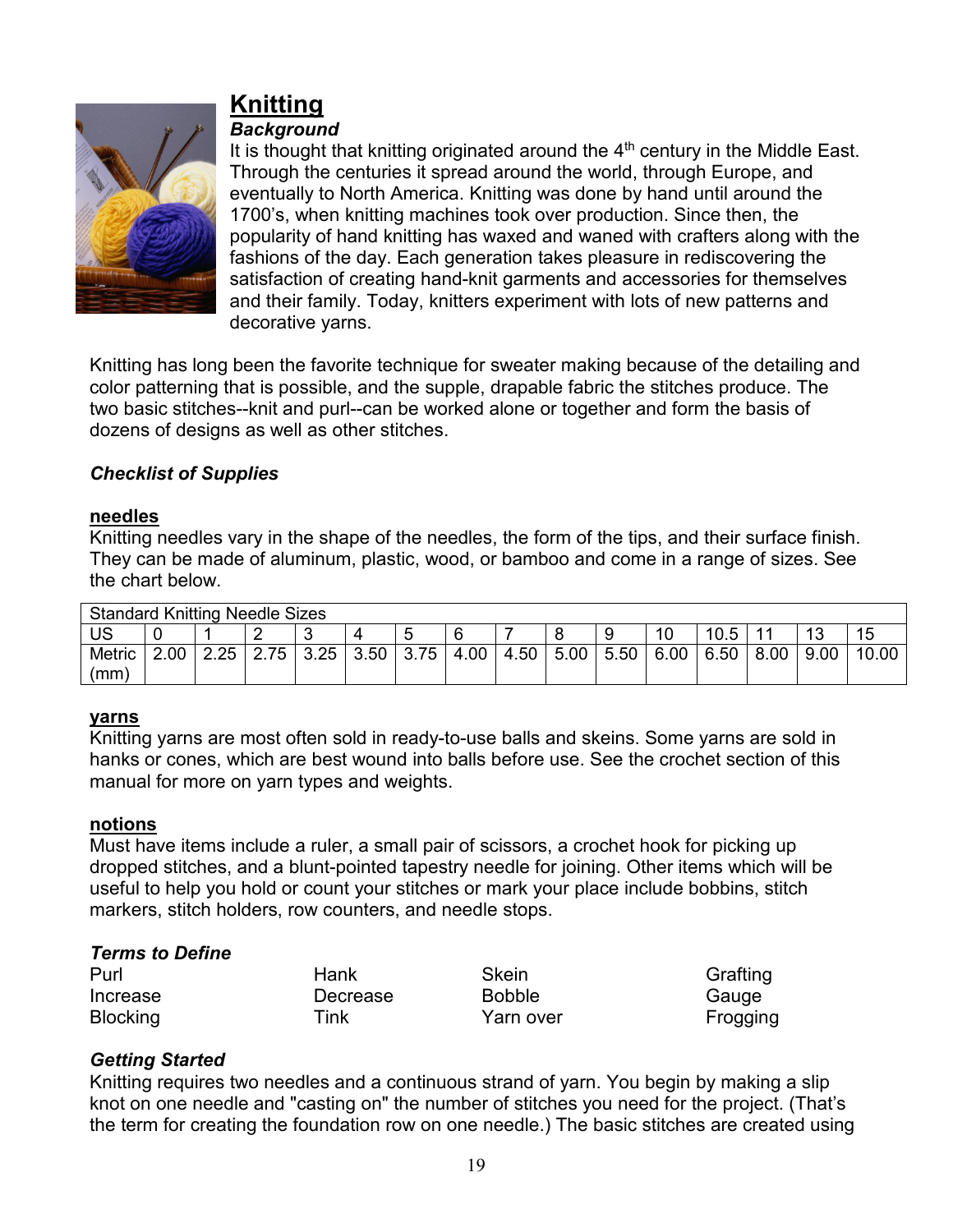both needles, wrapping the yarn over one needle and drawing the wrapped yarn through loops on the other needle.

Circular knitting needles--long, flexible needles with a point on each end--are growing in popularity because they eliminate seams and the need to continually turn your knitting at the end of a row.

Most patterns are written using abbreviations. Patterns will often include a key explaining these abbreviations, but you can also find a list in a 'how to' book or on the internet.

Patterns and books may refer to two methods of knitting. In the first, the English Method, the working yarn is held in the right hand. The English Method uses the right hand more and requires less dexterity of the left hand. Conversely, the Continental Method requires some dexterity of the left hand and is believed by some to be faster. The working yarn is held in the left hand. Either method will produce knitting, so try both and use whichever is most comfortable to you, keeping in mind that both will feel slightly awkward at first. As the majority of people are right handed, we will focus here on the English Method.

#### *Basic Skills*

Casting on: The first step is to make a slip knot to connect the yarn to one of your needles. This will count as your first stitch. Next, you will place the required number of stitches on the needles, which is called casting on. There are many different ways to cast on, and different methods are useful for different kinds of projects. If you are new to knitting, though, there are two main types of cast on that are useful and easy to learn: the knitted cast on and long-tail cast on.

The **wrap cast on** is one of the easiest cast on methods to execute, but it's not the easiest to perform because it is somewhat difficult to keep and even tension when you knit with it. The wrap cast on is one of the few methods that you start without a slip knot on the needle. Still, it is a good choice for beginners because it is quick and easy to cast on this way. It's also a stretchy cast on, making it good for sweaters and socks. You can also use it on lace projects and with other patterns where you don't want the cast on edge to detract attention from the knitting. Also known as: loop cast on, e-wrap cast on, single cast on

**Long tail** is a method of casting on that involves using two ends of the yarn to form the stitches on the needle. It gets its name from the "long tail" you have to pull out of your ball of yarn in order to make the stitches. New knitters often wonder how long their long tail should be. It's an important question, because if your long tail is too short when you start, you'll run out of yarn before all your stitches are made. Many knitters prefer the long-tail method of casting on because, once you get the hang of it, it is quick and easy to make stitches this way. It also makes a relatively stretchy edge, and it's technically the same as a row of knit stitches, so if the first row in your pattern is a knit row, you can skip it. Also known as: double cast on

The most basic type of cast on is known as the **knitted cast on**, and it's a great one to learn because as soon as you know how to do it, you also know how to knit. Each new stitch is formed as a knit stitch and transferred to the left needle.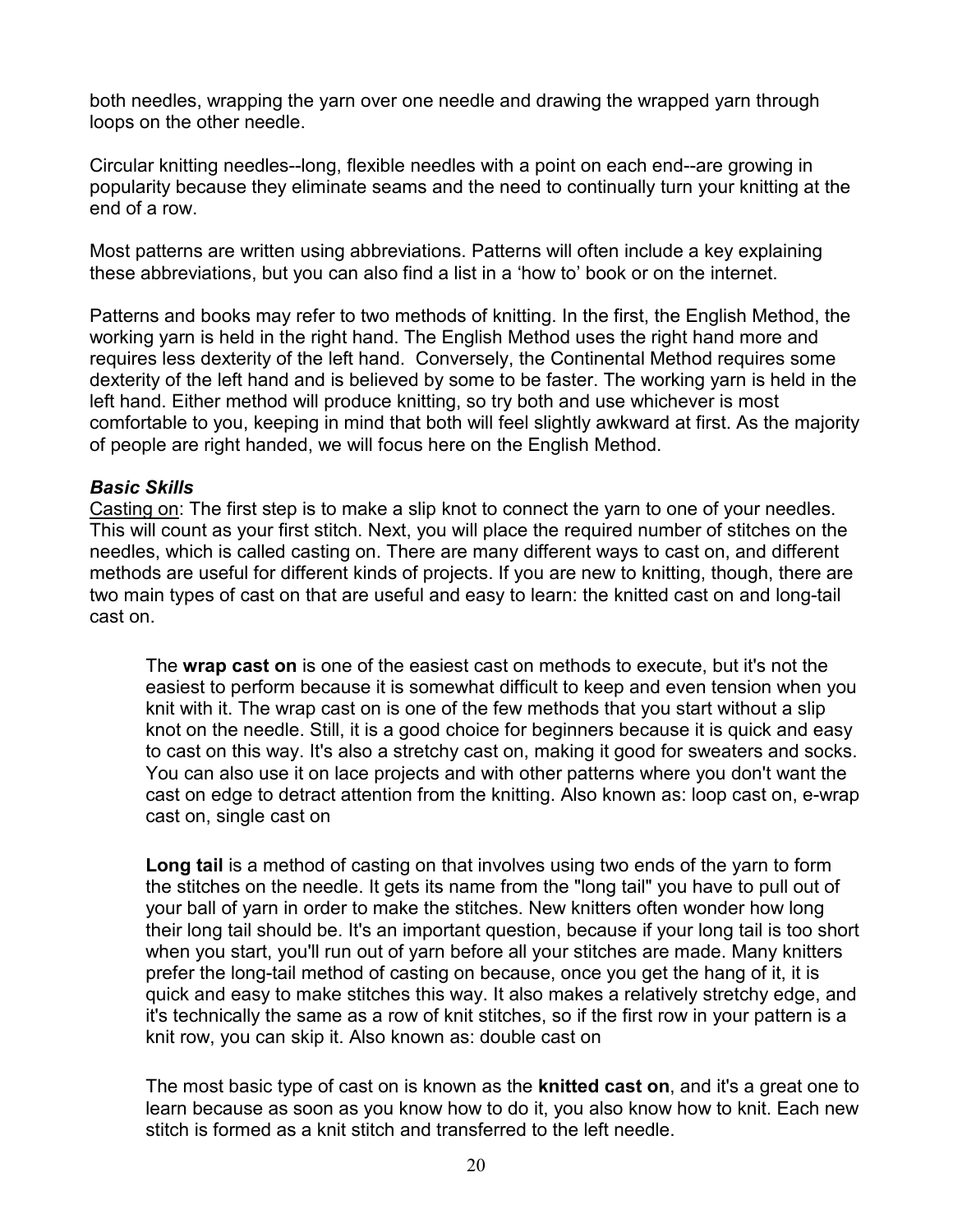These stitches should be moderately loose so they can be easily slipped off the needle. They will form one edge of the finished article, usually the bottom. The one-needle method is recommended for beginners.

Knit stitch: The knit stitch forms a flat, vertical loop on the fabric face. The simplest knitted pieces are worked in garter stitch, where every row is knitted. Your finished fabric will look the same on either side. In this method, your right hand makes the stitch – raising the thread, placing it over the needle, and pulling it through the loop. Your left hand propels the knitting forward.

Purl stitch: The purl stitch forms a horizontal semicircle. It can also be used alone, or in combination with knitting stitches. The movements here are opposite those for knit stitch. The Purl stitches tend to be looser than knit ones, so keep your right forefinger, which controls the yarn tension, close to the work to help make the stitches even.

Stockinette stitch: Knitting and purling alternate rows is known as stockinette stitch. This basic and versatile knitting pattern produces work that tends to curl if not blocked. It stretches more widthwise than from top to bottom. The knit side is generally used as the right side. When the purl side is used as the right side, it is called reverse stockinette. Reverse stockinette is often used as a background for cables and other raised patterns.

Increasing: It is often necessary to add stitches, or increase, when you are shaping a garment. There are several methods of producing increases. The yarn-over method is apparent in your work. The bar, raised, and lifted increase methods are called invisible because they are harder to detect in your work.

The **bar method** is frequently used near the edge of the work when shaping garments or when making bobbles, where the resulting small bump will not matter. You knit or purl into the front and back of a stitch to make two stitches.

In the **raised method**, you pick up the horizontal strand between two stitches and knit or purl it to make a new stitch. To make it invisible, you have to work into the back of the strand so that it twists.

The **lifted method** forms a slant, which needs to be paired with another to balance the work. You have to work both left-side and right-side increases from the center. This method is suitable for raglan sleeves. Knit it with a loose tension since this method tends to tighten the work. The increase is made by knitting or purling into the horizontal strand below the next stitch to be worked.

Decreasing: Binding off is the preferred method when three or more stitches have to be decreased, for example, at an underarm. Any of the three methods below can be used if only one or two stitches have to be decreased. All three are visible and pull stitches on a diagonal to the right or left.

Decreasing by **knitting two stitches together** creates a slightly tighter decrease than the slip-stitch method. Knit 2 stitches together through the front of both loops, producing a right slant to be used at the left edge of the work. For the right edge, knit 2 stitches together through the back of both loops to form a left slant.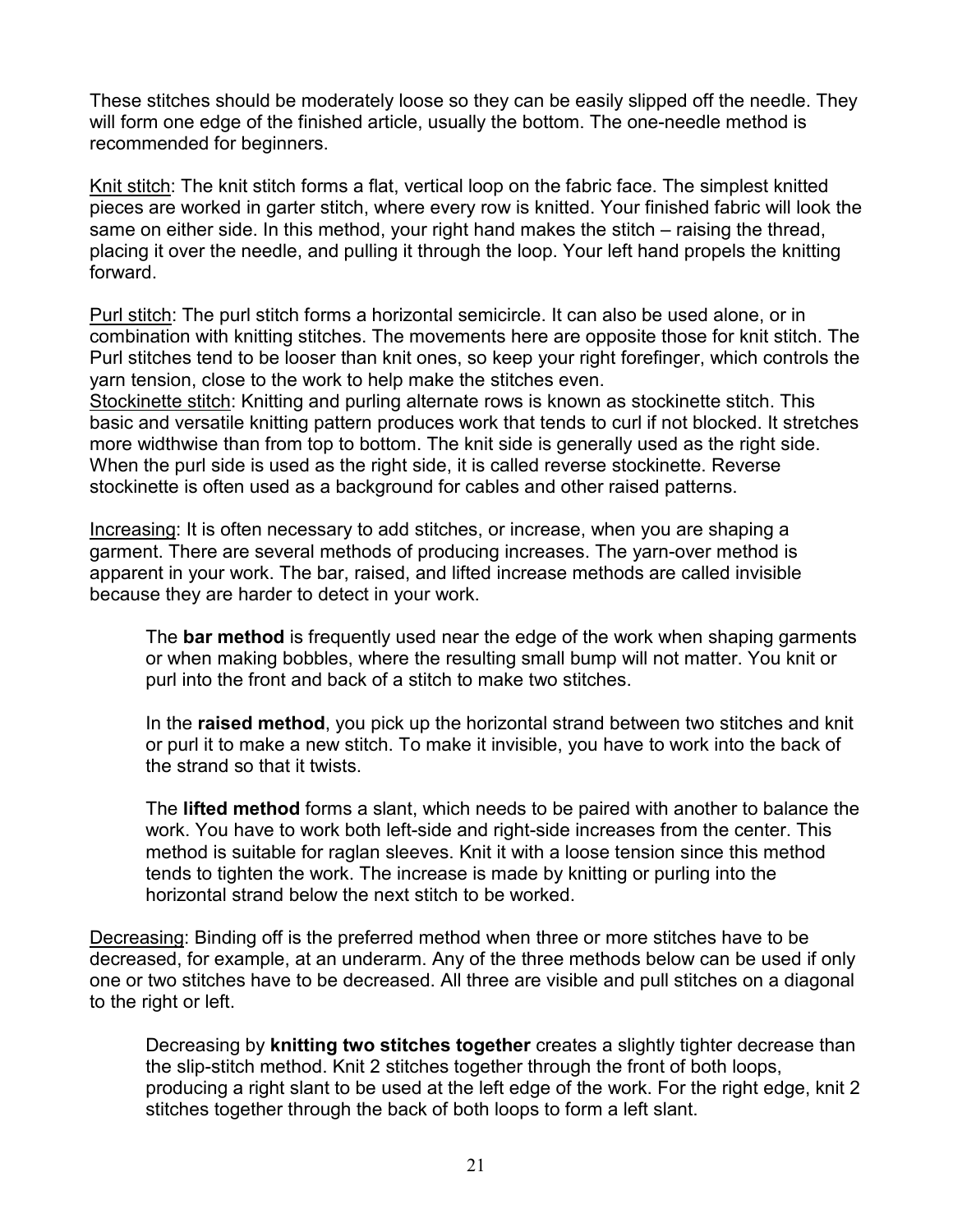Decreases to the right are made by **purling two stitches together** through the front of both loops. For a decrease which slants to the left, purl two stitches together through the back of both loops.

The **slip-stitch method** results in a slightly looser decrease than knitting or purling two stitches together. When made on a knit row, it slants from right to left. A similar decrease can be made on a purl row, when it slants from left to right. You simply transfer a stitch from one needle to the other, generally from the left to the right, without knitting or purling it.

Dropped stitches: If a stitch has fallen off the needle one row down, you can retrieve it using your knitting needles. If you don't, it will ravel and form a run. With the knit side facing you, insert a crochet hook through the loop of the dropped stitch, hook the strand of yarn immediately above it, and pull it through the loop on your hook. Continue in this manner until you have used all of the strands of yarn. Slip the stitch onto the left hand needle with the right hand side of the stitch to the front. If you drop a purl stitch, turn your work around and do the same thing, slipping the stitch onto the right hand needle with the right hand side of the stitch to the front. Turn your work again and continue where you left off.

Binding off: All knitting ends with binding off, or the locking of each stitch as you remove it from the needle. Binding off is also used to work buttonholes and pockets and for shaping. Knit 2 stitches. Binding off is usually done on the right side of the work. It is important that you bind off with relaxed stitches to prevent the edge from being distorted by stitches that are too tight. Plain binding off is the most common and easiest method. With the left needle, bring the first stitch over the second stitch and off the needle. Knit the next stitch. Repeat this process until only one stitch remains on the right needle.

Securing yarn end: After binding off, you will have a single stitch left on your needle. Slip this off your needle, take the yarn end and slip it through the last stitch and pull firmly to tighten the loop. Then, using a tapestry needle, weave the secured yarn end into the seam edge to a depth of two to three inches.

#### *Do's and Don'ts*

Do count the slip know as your first stitch.

Do make sure that all of the yarn of one color that you purchase for a project is from the same dye lot, as marked on each skein or ball of yarn. Color variations will show in your project.

Do read all of the pattern instructions before you begin. If there is anything you don't understand, ask for help.

Do pick up dropped stitches with the knit side toward you, as this is easiest.

Don't try to use yarn sold in a hank until you have wound it into a ball. It will be much easier to keep untangled.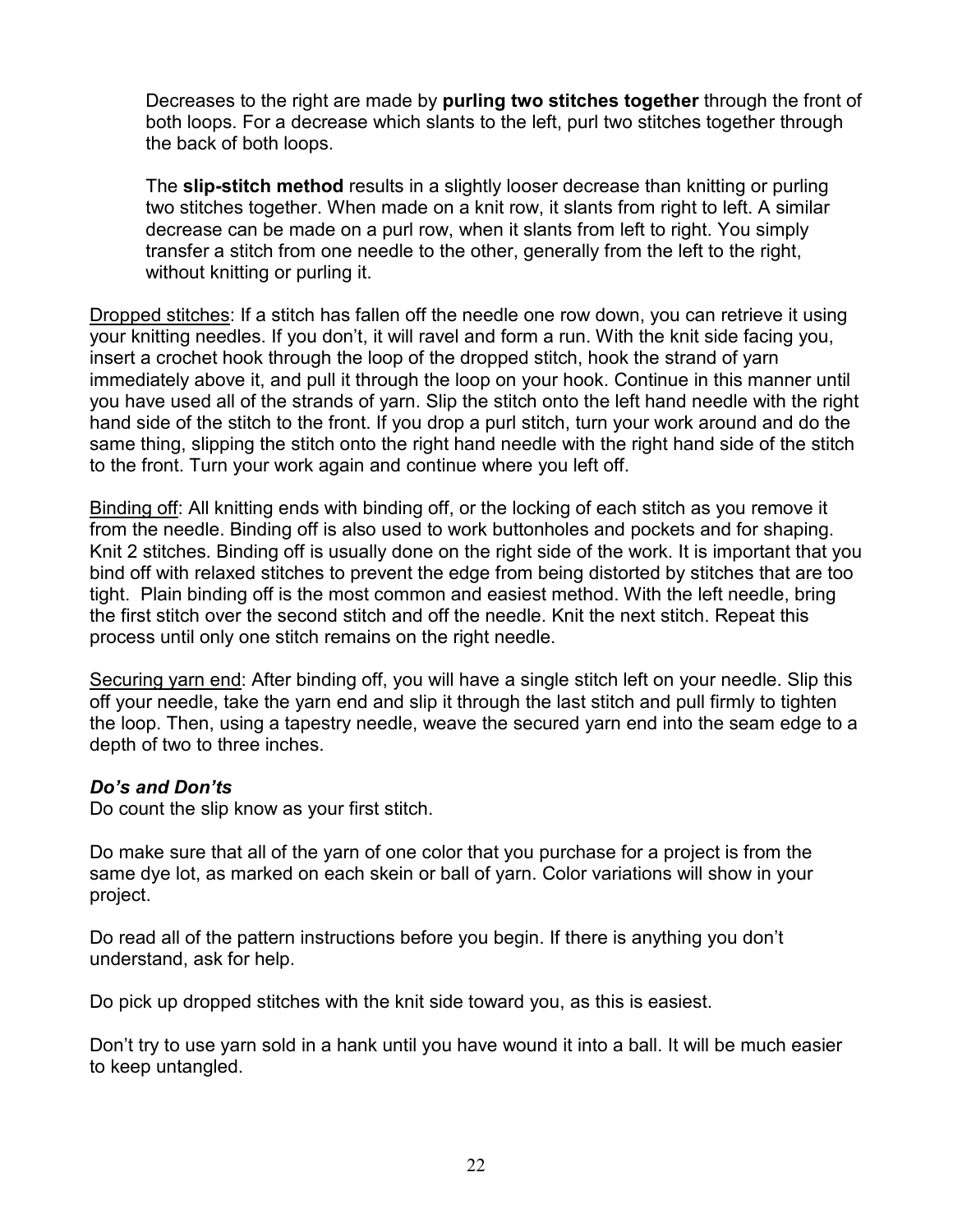# **Needle Felting**

#### *Background*

Felting dates back as far as 6300 BC. This ancient textile fabric is created from wool or other animal fibers such as angora, alpaca or llama that are densely matted together. Wool fibers have scales -- the process of felting causes these scales to grab onto neighboring fibers and interlock. Felting predates spinning, weaving or knitting and for centuries, this non-woven fabric has been used for yurts, blankets, rugs, hats, boots and clothing. Felt has the ability to insulate against heat or cold, and can absorb and hold moisture, and can be cut without fraying. It can also be used to embellish works made in any number of other methods, from knitting to quilting.

The creation of felt using traditional techniques simply requires wool, water, soap and two hands. Wool is laid out in layers with each layer going in a different direction. Hot water and soap is added, then gentle agitation begins. The process of agitation varies depending on the person felting the piece, but the result is the same: the more agitation, the tighter the resulting fabric. For large pieces, or to further felt fibers that have been added to a project, a washing machine may be used to accomplish felting with the wet method.

A dry method was invented using a felting needle to "needle punch" wool into a fabric and allow the creation of felt without soap or water. Felting needles have small, downward barbs that entangle the wool fibers together. It is from this process that industrial felt, like you use in arts and crafts, is made. "Needle felting" is a term for using one or more felting needles by hand to create flat felt or 3-dimensional shapes. Once you learn some basic techniques, needle felting is really quite easy! There are also sewing machines specifically made for needle felting available, as well as needle felting attachments for some machines that take the place of the hand-held needles and accomplish the felting process more quickly.

#### *Checklist of Supplies*

#### **wool**

Wool may come in many forms: raw unwashed fleece, washed and even dyed but still in the lock, batting, roving, top, sliver, etc.

The wool should be pulled off in thin layers. It should pull off easily and not feel like you have to use force. If your hands are too close together, the wool will not pull off because the length of the fiber is greater than the distance between your hands, so just move your hand back a bit and it will be easier.

Wool batt is lightly processed fleece - it has been washed and carded. It is rolled off the carding drum and packaged. Batts, or batting as it is also known, are available in large rolls or packaged into precut sizes. They are used inside quilts and comforters and for wet and dry felt making. Wool batting gives a firm, tight felt and works up quickly. However, it may appear dull and pitted, from the poke holes. It does make good filler for 3-dimensional items.

Roving results from a lengthy carding process; the drum keeps circling until the fibers run straight and lay in large wrist thick strands on the carding drum. Roving is easier to handle and dye than batt, so you will find it in many colors. Roving is used to spin yarn - so if you know a spinner find out where they get their roving or see if you can get some odds and ends of roving from them.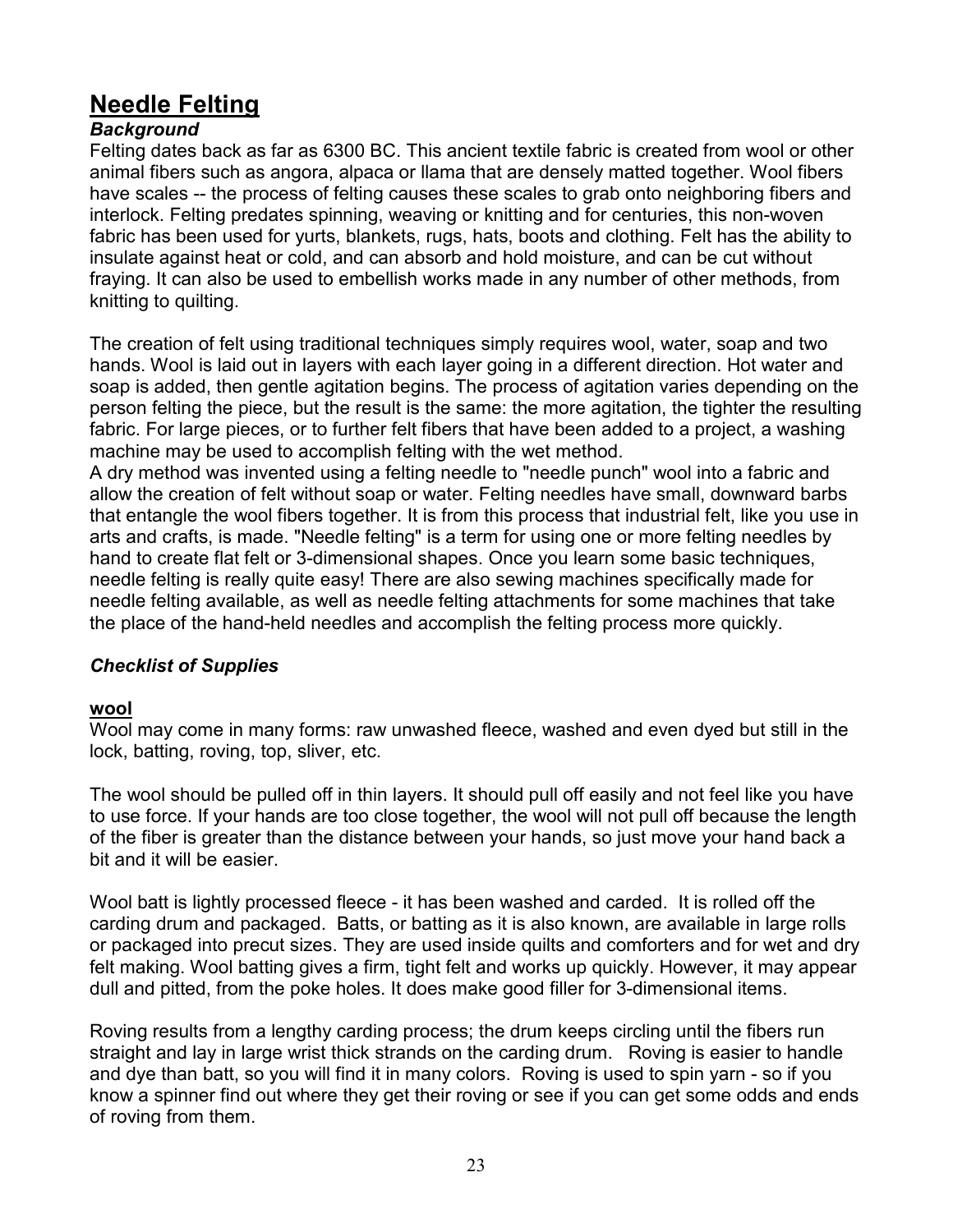Superwash roving has been treated with a process called superwash to make it washable and keep it from shrinking. Spinners like it because they can spin it easily and then when they knit things, the item can be washed easily with no shrinking. However, the superwash process calms down the natural scales on the shafts, which are what make the wool fiber felt well to begin with, making superwashed fibers less suited for felting.

#### **felting needles**

The first thing to note about a felting needle is that it is long, barbed and extremely sharp. Therefore care needs to be taken when working to avoid injury. The process of holding and using a felting needle is quite different to using a sewing needle. The felting needle punches through the fabric from top to bottom. The needles get smaller in diameter as the number gets bigger. The most popular sizes for needle felting:

36 gauge – for coarse work 38 gauge – most commonly used, for working quickly 40 gauge – for fine, detail work, finishing – leaves a smooth surface

Because the needles tend to be brittle, it is recommended that you have at least two of each size needle on hand in case you break one. Beginners often break a needle when they are first learning, and it can be helpful to hold and use two of the same size needles at once.

#### **darning needles**

These needles are good for tugging on the wool. Most felting needles are broken because they are used to tug the work from one place to another. Use a strong 3"darning needle instead.

#### **needle felting foam**

Whether working with a single needle or a needle felt tool, the principle is the same and that is to push or punch the needle through layers of fiber or fabric. This means that it is important to do this on a surface which the needle can sink into. When picking a surface to work on it is important to make sure the whole barbed part of the needle can pass through the work. This ensures that the maximum quantity of fibers is dragged through the layers. Special needle felting pads can be purchased, but most needle felters use polystyrene blocks, upholstery foam or compressed foam.

If you are not careful, your felting pad can end up getting felted into the work. Therefore, avoid wads of fabric, old cushions or anything fibrous. When working on unfamiliar surfaces, keep pulling the work up to check that the work is not getting felted to the work base by mistake.

#### **handles/holders**

Some people find the skinny needle tops difficult to hold and make handles out of corks. For large jobs one can buy multi-needle handles. You can hold the needles by hand if you wish, but a felting needle tool is very handy. A skewer is also helpful for holding projects in place and helps avoid jabbed fingers.

#### *Terms to Define*

| Roving  | Sliver       | Superwash | Romne |
|---------|--------------|-----------|-------|
| Carding | <b>Batt</b>  | Marino    | Gauge |
| Angora  | <b>Barbs</b> |           |       |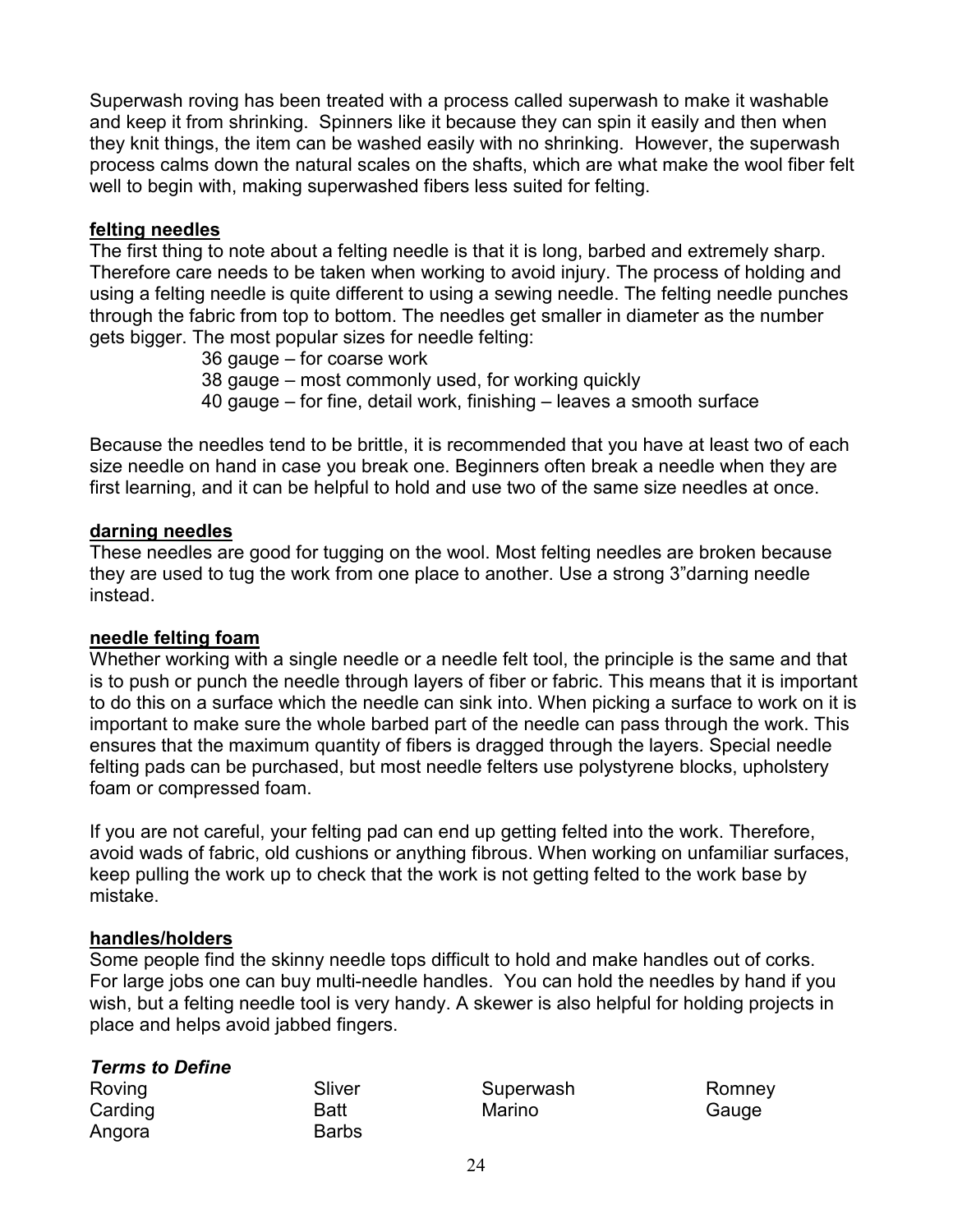#### *Getting Started*

Many things can be made by starting with some basic shapes, such as: rolls or tubes, balls, folds and cones.

A good first project for both getting the feel of the needle, the fiber and developing your needle style is making a ball. Pinch a bit of fiber into a wad, needle it some, then add more fiber. Once you get a core started, you may wrap it with strands of fiber like you would wind a ball of yarn. This allows you to increase the size more quickly. Keep alternating fiber addition and needling until the ball is the size you desire.

Needle pokes do not need to be hard, and only need to go in 1/4 inch to 1/2 inch into the piece you are felting - just enough to have the barbs tangle and agitate the fibers.

Effective needle pokes go in and out at the same angle, with no J hooks or twisty movement. This "straight needle use" will give the best results and put less strain on the needle -- hence longer lasting needles and less breakage.

The fiber will felt in the direction of the poke. If pokes are repeated in one place, a cavity or depression will develop; if pokes are repeated up and down a line a valley or indentation along the line will occur; random light pokes all over the surface will produce a drawing-in and overall tightening. If there are hills on the ball surface, poke about on the hill until it is reduced to the same height as the rest of the ball surface.

Your first few felting projects should consist of items such as scarves, purses, or pin cushions, which are not intended to be worn on the body. As your felting skills progress, you can be adventurous and use an educated guess to adjust the size and gauge of your project to allow for shrinkage without ruining your felting project. This can easily be accomplished by using a larger needle or hook when creating a felting project. The finished felting project will be several sizes smaller, thicker and firmer.

#### *Basic Skills*

**Felting With Your Washing Machine:** Your project needs to be completely finished before washing. Any embroidery stitching and finishing must be complete, as well as adding any closures or zippers.

Once you have made your desired article, place it inside a zippered mesh bag with very small openings or a sealed pillowcase to prevent loose fibers from plugging up your washing machine's pump and to prevent your project from being damaged by the agitator. Smaller items can even be sucked into the drainage hose and cause considerable damage to your washing machine. You may want to check on your machine part way through the cycle and remove any loose fibers floating in the tub. If felting a small item like baby clothing or mittens, you should place another larger item in the bag as well to prevent losing your project with the draining water.

Set your machine's option to wash in hot water and rinse with cold. You will need to add a tablespoon of gentle detergent that is suitable for wool items and a fabric softener if you desire.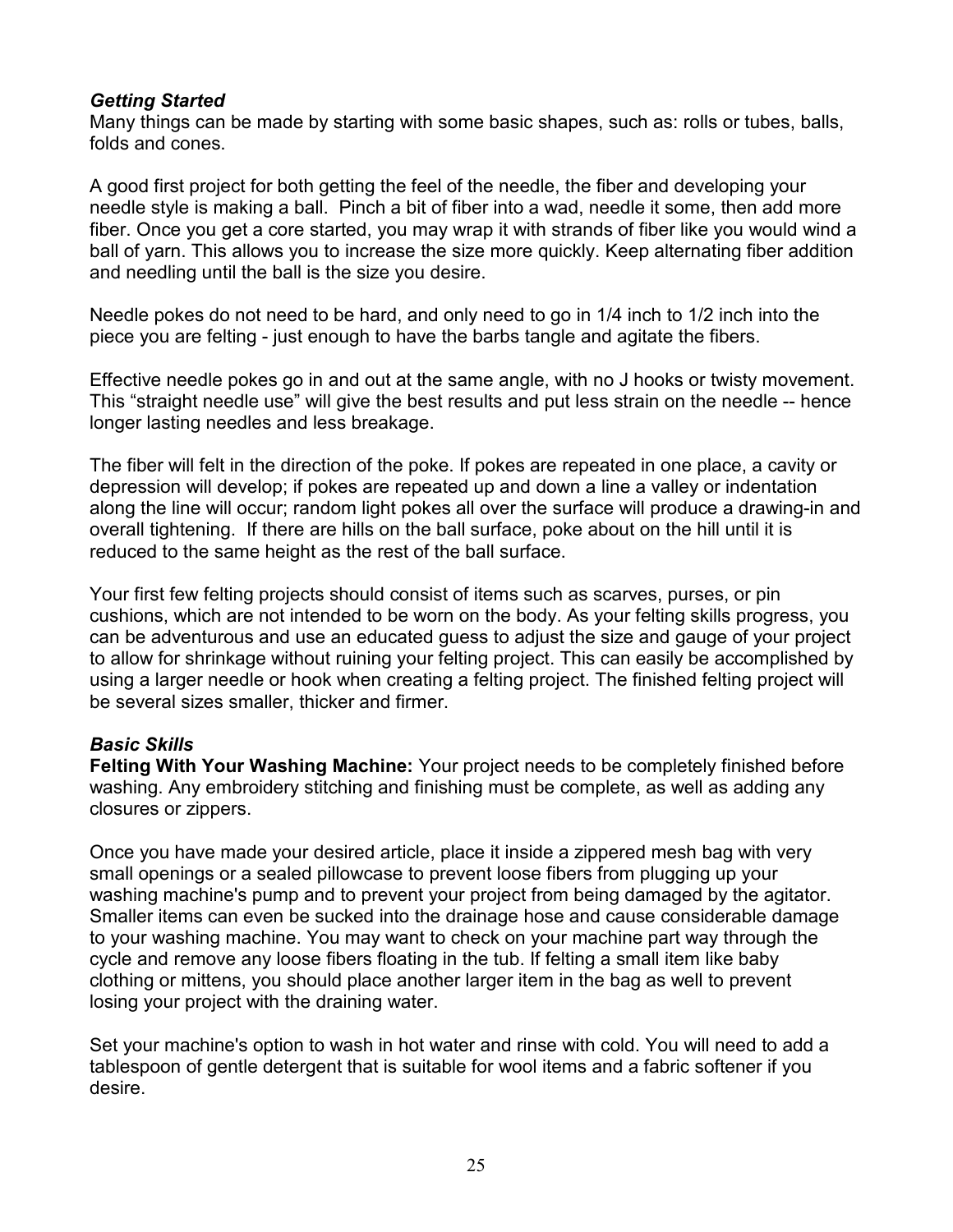**Hand Felting:** There are two methods of felting yarn by hand, a wet method and a dry method. The wet method begins by layering a batt or roving of wool by very gently pulling the fibers apart and placing them on a large flat surface like a cookie sheet with the fibers all facing the same direction and alternating the direction of the layers. One layer runs horizontally, the next vertically, then horizontally until you have at least four layers. The more layers you lay down, the thicker your project will be.

The next step is to add very hot water mixed with a small amount of hand soap or dish detergent. Slowly wet your wool and apply pressure to wet areas with your hand, using firm pressure. Fold over any frayed fibers into the edges and press them back into the project to create a more even edge. As your soapy water cools, you will need to drain it from your tray and add more hot water while applying pressure. This can become a little messy so plan accordingly. Continue applying firm pressure and keep the hot water flowing until you feel the wool becoming more solid. Next, you will need an uneven surface like a washing board or bubble wrap. By rubbing your project against the uneven surface, you help speed the felting of the yarn by agitating the fibers, similar to what happens in the washing machine. While agitating your wool, you can begin to shape and size your project as the felting process continues.

Once your project appears to be fully felted, you can gently rinse it with cold water for several minutes. Handling the material very carefully, roll it up in a towel and apply firm pressure to squeeze out any remaining fluid. Wringing out your project would be disastrous! Once any excess water is removed, unfold your project and lay it flat to dry.

#### **Dry Felting By Hand**

Dry felting is achieved by using un-spun wool fibers stretched over a mold, like a piece of Styrofoam or foam rubber. The fibers are then fused together by repeatedly plucking a barbed needle through the fibers to merge the layers into one. Be very careful with your felting needle as it is very sharp and covered with small barbs that can quickly tear up your fingers if you are not careful. Hand felting with a needle is not a craft that can be done while watching television or other distracting activities. The hand felting method is tedious for some as it takes some time to complete.

#### **embellishing:**

When using the hand felting method, you can create interesting projects by layering different colors of wool. Unusual textures can be achieved by mixing wools and other fibers as the wool will shrink and the non wool fibers will distort giving an unusual surface texture. The layers of fabrics and fibers become permanently bonded, so be certain of your design before starting. Fibers from the top layers get pushed through the bottom layer, adding an interesting texture. You can add other colors of felt to a felt "sheet" you have created by felting small pieces of wool on top of your sheet. A cookie cutter is a great tool for getting the outline of a simple design. Place pinches of wool inside the cookie cutter and felt it as you did the "sheet". You could also trace or draw your own design lightly onto the felt. When you are ready to add embellishments (a felted flower for instance) to the "right side" of your felt, do not poke the needles through from the back or the base-color felt will appear on the front side of your flower. Further felt layers together by putting the finished piece into a washing machine on a hot wash.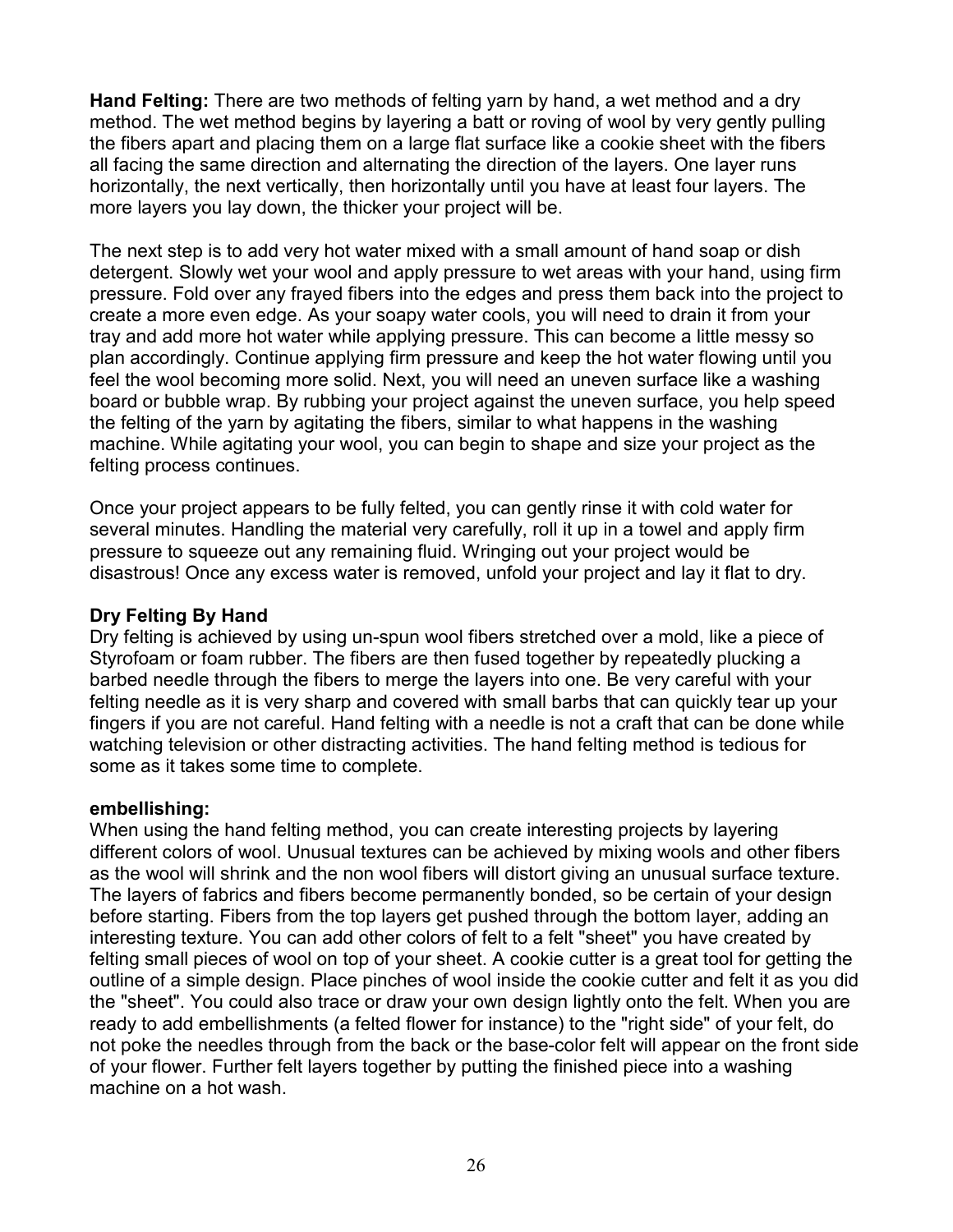#### *Do's and Don'ts*

Do find a quiet work space where you can focus and remain attentive while felting. Not paying attention or being bumped can lead to an accident.

Do store felting needles with care and out of reach of young children. Sticking them in a wool ball or a closed box or canister is safest.

Don't twist your felting needle or hit it on a solid object. Felting needles are fairly brittle and tend to break easily.

Don't purchase superwash roving for your project. It has been treated with a process that makes it wash well but felt poorly.

Do use a foam pad beneath your work so you don't break the needle or injure yourself.

Don't attempt to felt synthetic fibers, as they are smooth and continuous and will not attach to each other as natural fibers will.

Do keep fingers out of the way. The needles are very sharp AND barbed.

Do make neat edges by deciding which side of your felt is the "right side" and turning the edges under then felting along the edges.

Do be sure to turn the wool over every so often to make sure that it has not become attached to the felting pad.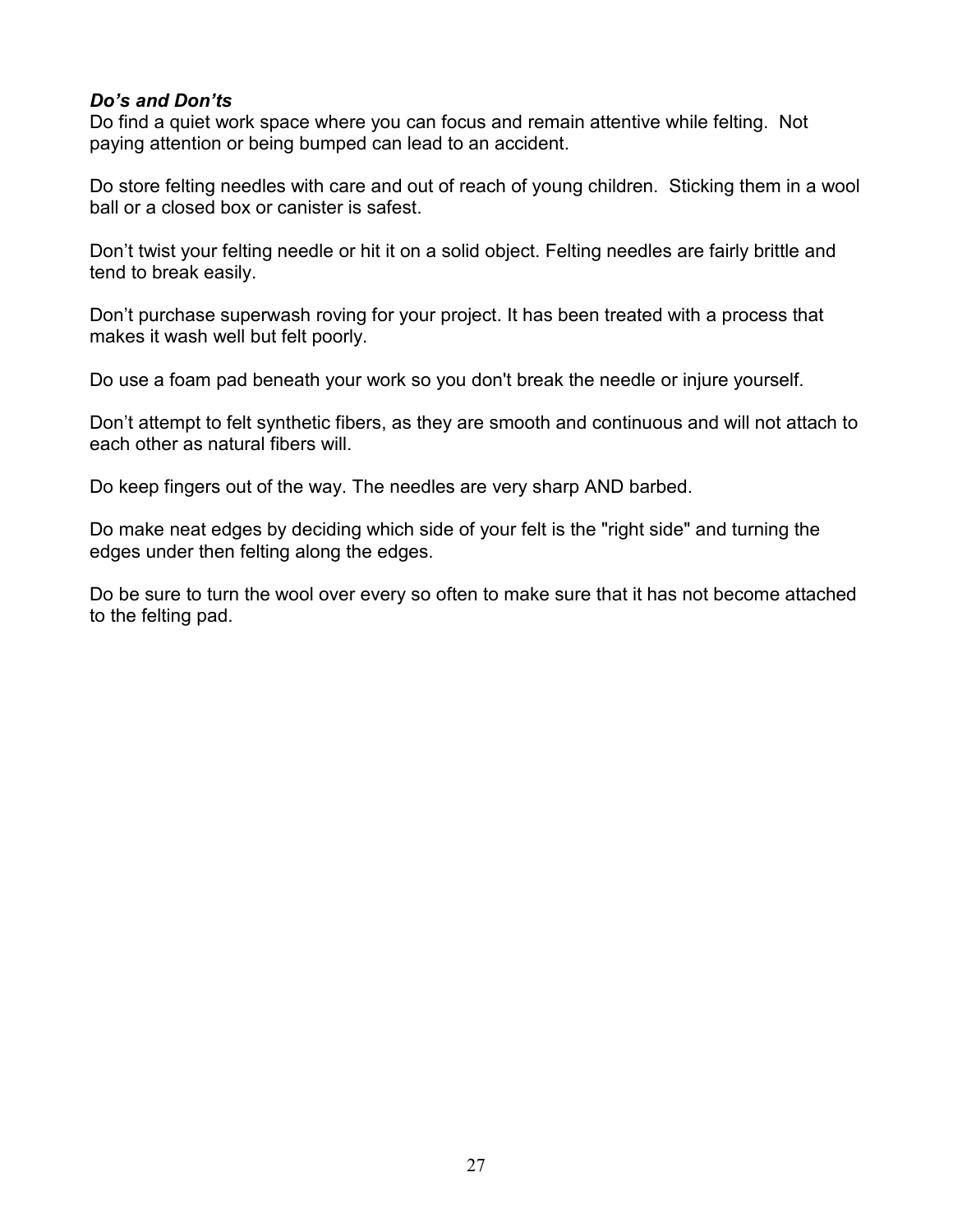

# **Rug Making**

*Background*

A braided rug was a staple in early, Colonial American culture. Settlers would use scraps of clothing and other excess materials to make a floor covering that would provide warmth and protection for a home's inhabitants and guests.

Today, braided rugs have lost none of their popularity. They are decorative, long-lasting and add both warmth and color to any room. "Rugs", no matter which method they are formed with, may serve many different purposes, such as trivets, placemats, table runners, and chair pads.

There are many different ways of making a handmade rug. These methods can be done with the help of some basic implements and your creativity. A handmade rug can be fulfilling to make and is usually made to certain specifications which are coordinated with the area where you intend to place the rug. A handmade rug is something that you can be proud of making because the effort you have spent making it will be seen as it is used in your home.

#### *Checklist of Supplies*

#### **fabric**

The most important of the supplies is a variety of leftover scrap material. Materials vary a great deal depending, of course, on the purpose for which the completed piece is intended. Indeed, making rugs is a very good way to use up extra fabric or to recycle old clothes and household goods such as sheets and blankets. The scraps can be of any type and any pattern. When cut into narrow strips and formed into a rug, the actual pattern on the fabric will be barely discernible and only the colors will actually be seen. The only requirement is that the scraps must measure at least one and a half inches wide; up to two and a half inches for thinner goods. Wider scraps should be cut or torn into strips and set aside for easy use. For those who don't have many scraps, check with area thrift stores before purchasing new [fabric.](http://www.essortment.com/all/braidedrugmaki_rkxo.htm) Often, scraps are donated and can be bought for very little cash.

#### **backing fabrics**

For punch-hook or hand-hook rugs, you should use burlap, a closely woven fabric made from jute, as a foundation. Evenweave cotton/linen-mix fabrics are also popular for backing, though more expensive than burlap. Latch-hook rugs require a canvas, which has 3 to 5 mesh holes per inch.

#### **thread**

If you are making your rug out of individual strips or braids which will be sewn together, you will also need thread in either a clear nylon or a color to match the general mood of the fabrics. Carpet thread or a thin cording will last the longest.

#### **needles**

You will need a thick, sturdy needle with a large eye in order to sew your strips or braids together. A curved upholstery needle works best, but any thick needle, such as a tapestry or chenille needle (size 20 or 22), will work. If you are merely going between the braided sections, rather than piercing them with the needle, you should use a flat, blunt-tipped lacing needle instead. Rugs or mats made of thinner fabrics may be sewn together using a sewing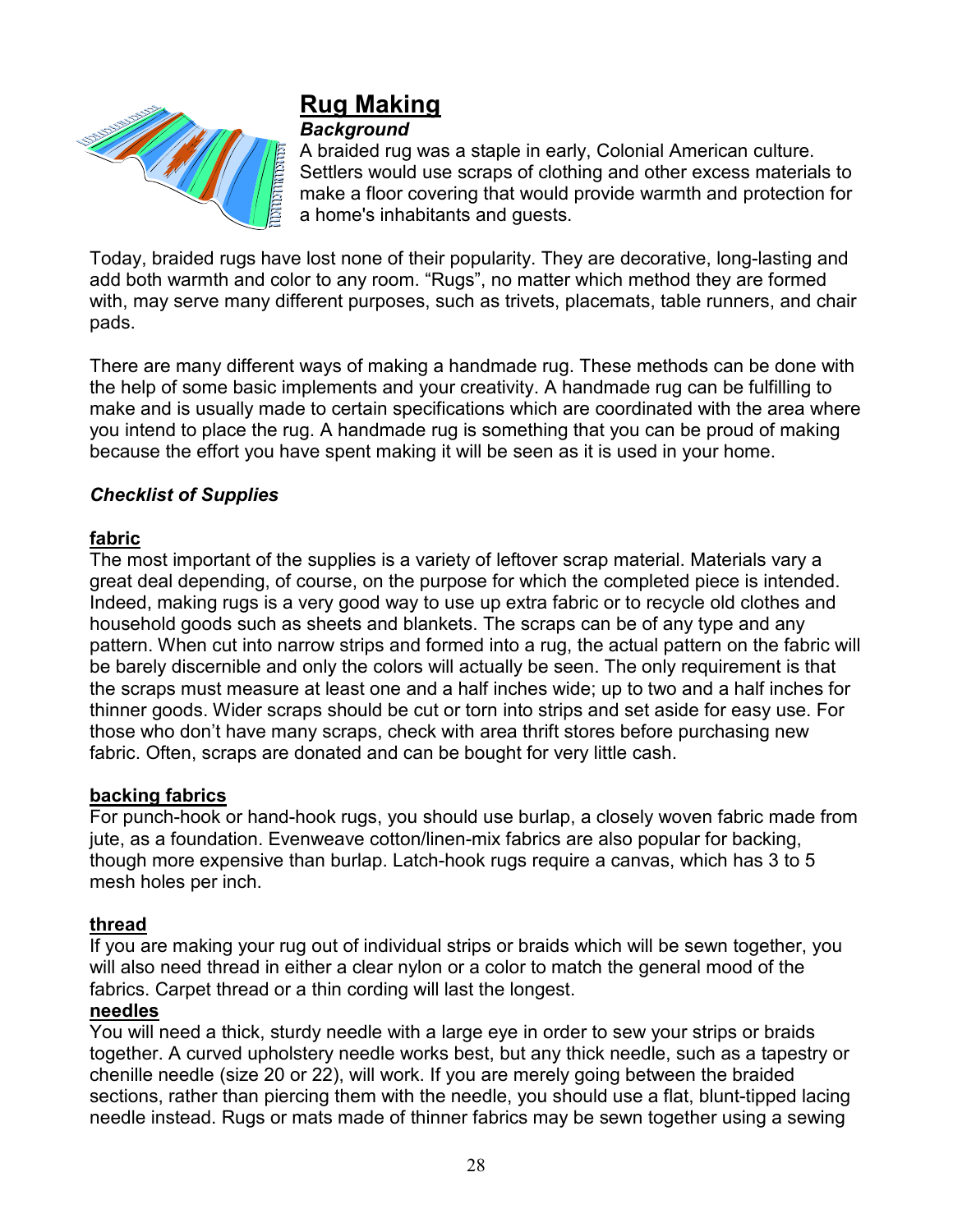machine, though some models may not be able to go through thick or heavy fabrics. A zigzag or overcast stitch may be used.

#### **hooks**

The hand hook, the traditional tool for making fabric rugs, is like a crochet hook with a wooden handle. The punch hook is also used for hooked rugs. It has a hollow shaft through which yarn is threaded. The latch hook has a hinged bar for knotting loops of yarn onto canvas.

#### **yarn**

Rug yarn is a heavy 4- to 6-ply yarn suitable for hand-hook, punch-hook, and latch-hook rugs. It is usually available in balls or hanks. Two or more strands of Rya yarn may also be used, twisted together. Rug yarns may also be found in precut packages, though they are more expensive than cutting your own.

#### **notions**

Scissors will be needed for cutting and trimming. A bias tape maker may be used to turn under the raw edges for any type of rug made from fabric strips. They come in different sizes based on the width of the finished strip. Markers or pens may be desired for marking designs or patterns on the rug backing. A densely woven cloth tape called rug binding may be used to bind raw edges.

#### *Terms to Define*

| <b>Bodkin</b> | <b>Binding</b> | Lacing | Shirring      |
|---------------|----------------|--------|---------------|
| Needlepunch   | <b>Thrums</b>  | Proddy | Rva           |
| Shag          | <b>Backing</b> | Canvas | <b>Burlap</b> |

#### *Getting Started*

The first task necessary before braiding or any of the other methods can commence is to prepare the strips of fabric. Make sure you have cut all fabric into strips of the desired width. If you are going to braid, sew each strip together end-to-end with right sides facing until you have three long strips. The strips may also be connected by cutting a small slit in the end of the two strips and pulling the tail of the top strip up through the holes to form a sort of knot. This method is quicker, but does leave a little lump which may show, making it more suitable for crocheted or hand woven rugs. The longer the strips, the larger the rug will be, and vice versa. Also, wider strips will result in a thicker rug.

If you are worried about frays along the cut ends, spray the strips with a spray adhesive or Fraycheck. In the event that neither of these are available to you, clear fingernail polish will also work when applied to the edges; however, this method takes a great deal of time and patience. It's perfectly okay to braid the strips with no treatment. The frays that eventually evidence themselves add character to the rug and add more of a country flair to the finished work.

For a smooth look, both edges are evenly turned under and then the strip is folded lengthwise in the middle. By this means no raw edges are in evidence. Some workers like to iron the strips, thinking the folds stay in place better; others, especially when using heavier worsted material, advocate cutting the strips narrower and simply turning the edges under, omitting the middle fold. In this way their right side of the braid--and the mat-- is kept free from any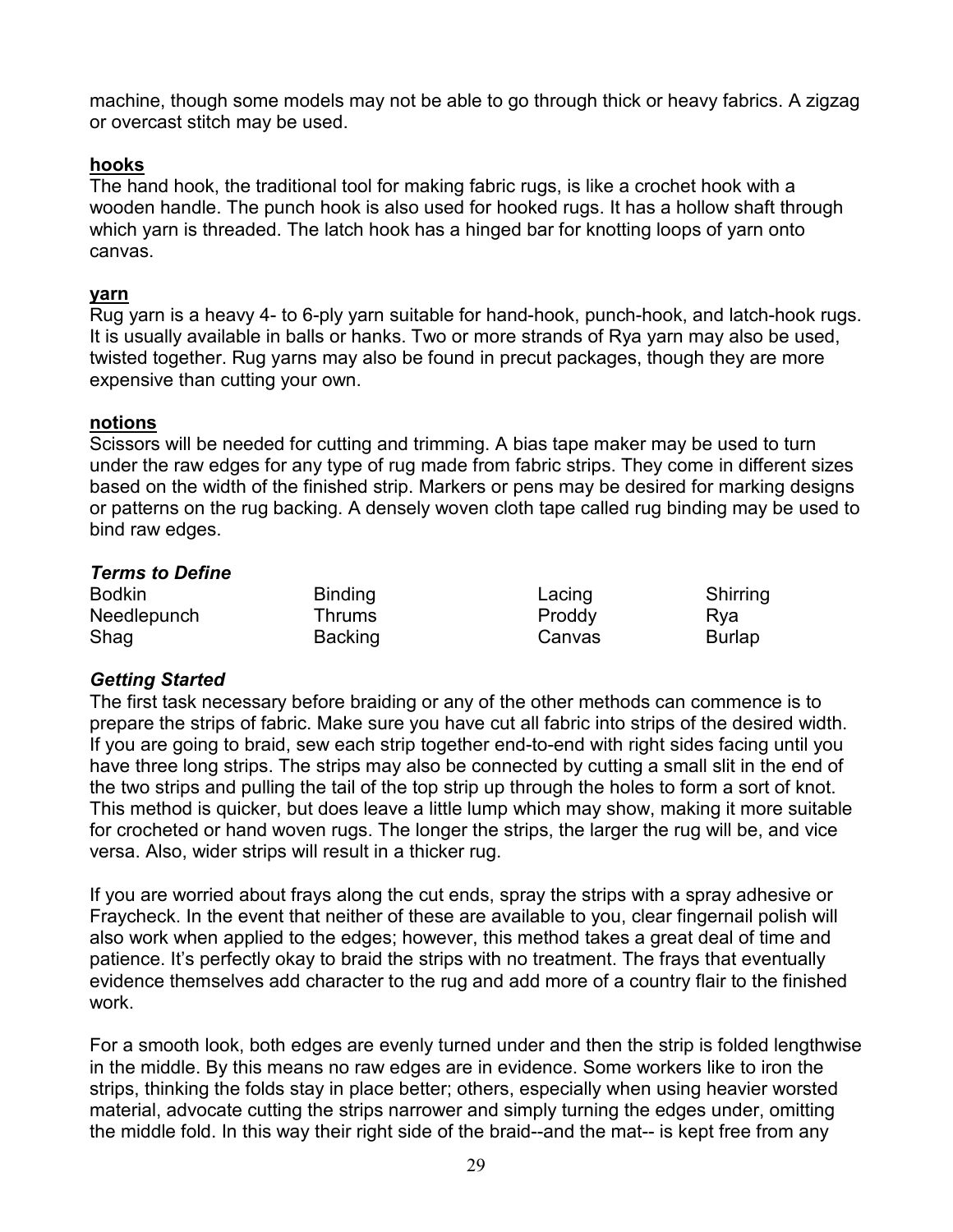appearance of frayed or raw edges. If the strips are prepared as directed the rug or mat is reversible. By a little experimenting one can readily determine the method best suited to her requirements and material.

If you would like a design in your punch-hook or latch-hook rug, you can draw it out free-hand on the backing fabric with a waterproof marking pen. If you are making a punch-hook rug, remember that you will be working the design on the wrong side of the backing, which is where you should mark your pattern as a mirror image of how it will look on the front.

The edges of a backing must be strengthened to prevent fraying while the rug is being worked. For a hand-hook or punch-hook rug, cut the woven backing to size, allowing an extra 4 inches around the edges to that it can be secured to a frame. Turn a  $\frac{1}{2}$ " hem around each edge and stitch it or tape it down. For a latch-hook rug, cut the canvas to size, leaving a 1- to 2-inch hem allowance around the edges. Turn the hems to the back of the canvas and secure them by working the first knots through both layers of canvas.

When making a round or oval rug, extra material must be added on the curved parts to make the rug lie flat. These are referred to as "round turns" in a braided rug, and "increases" in crocheted or hand woven rugs. To make an oval rug, start with a length of straight braid in the center and then coil the remaining braid around it in a spiral. The length of straight braid that starts off the spiral depends on the size of the finished rug. The length of braid equals the difference between the length and width of the finished rug.

## *Basic Skills*

#### **Crochet**

This is one of the most popular ways to make a throw or a runner for the table. Crocheting your very own handmade rug can open the faucets of creativity in your mind. There are many different designs and color combinations for throw rugs which are hand made. A handmade rug for the express purpose of being a throw for a table (smaller) or a sofa (bigger) can be fun to make. Check your resources for a pattern for a crocheted rug or mat.

#### **Braided Rug**

Braided area rugs can be constructed in a variety of different ways including a banded braid construction, cloth braid construction, flat braid construction and yarn braid construction. Banded braid constructions boast wide bands of either solid colored or variegated braids made from predetermined patterns to offer an appealing, thick look. A cloth braid construction is indicative of a time when outgrown clothing was cut into strips and then hand braided into a floor covering. A flat braid construction is a common construction as it's one of the easier and more classic methods. Simply intertwine three ropes of fabric and/or yarn, and you'll have yourself a braided rug. A yarn braid construction evolves from yarn in its initial state to a uniquely finished area rug.

[Tie](http://www.essortment.com/all/braidedrugmaki_rkxo.htm) your three strips together. Place something heavy on the tied end (or have someone hold it for you) to make braiding easier. Begin braiding using the method most familiar to you. You can remove the heavy object (or release your helper from holding on to the other end) when you feel you've braided enough to prevent the tied end from twisting as you go.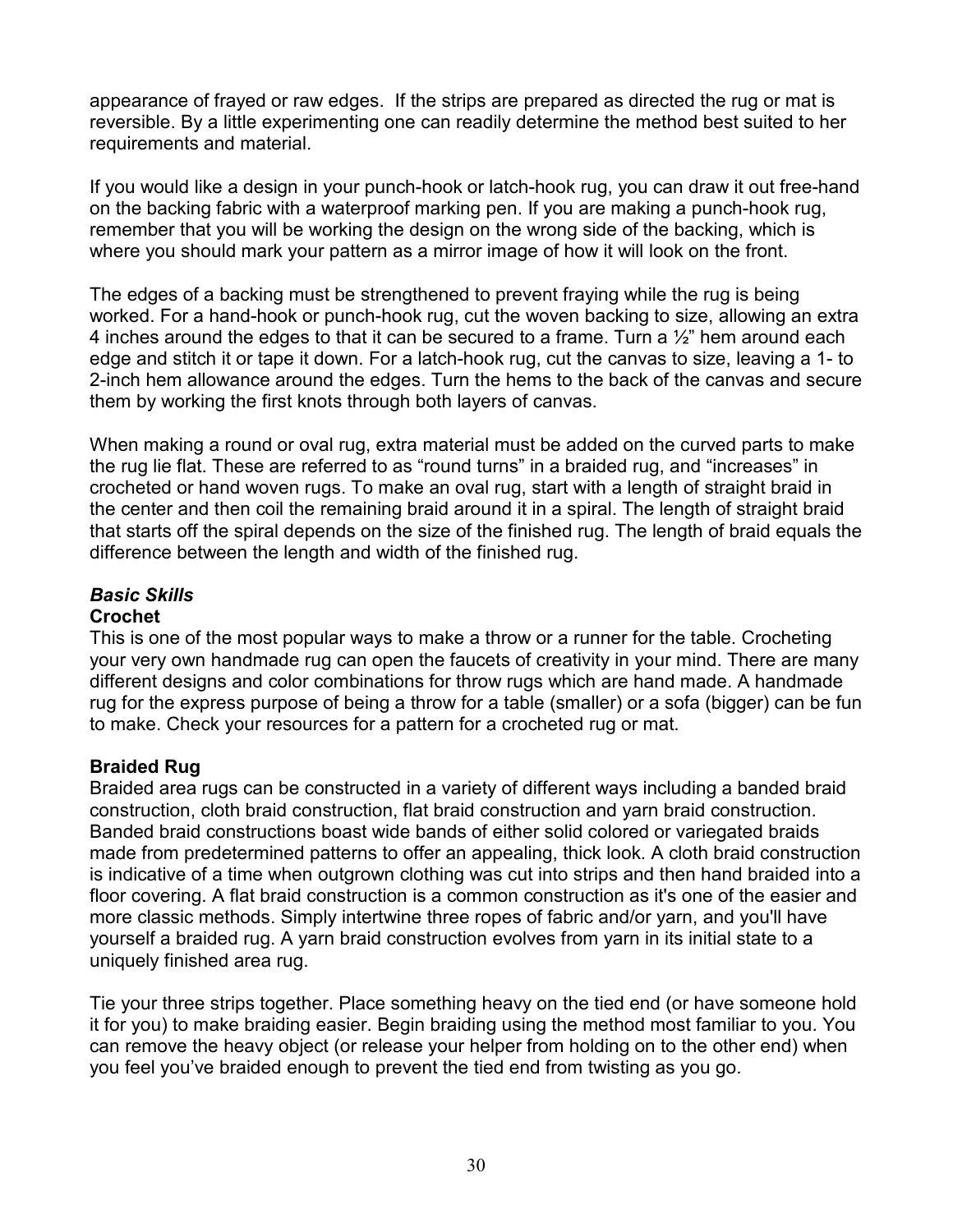When you have all your strips braided, sew the loose ends together. Carefully coil the braid on the floor, starting from the center and working your way outward. For a circular rug, simply coil in a circle, starting with a very small coil. For an oval, lay approximately one foot of braided strips along the floor. Holding the strip down firmly, begin the coil around the one foot braid.

Start sewing the rows of coil to each other, keeping all stitches on the top side of the rug. There are different ways of doing the sewing; the old-time method of joining the edges was by means of small over-and-over stitches or ball-stitch--taking first into one edge, then the other. Another method uses twine or carpet thread and a bodkin or blunt needle of sufficient size to take the thread; pass through every other loop on both edges, not catching into the braid itself. To make the joining extra strong go over it a second time, taking into the loops missed before. This method makes the work the same on both sides.

It is easier to sew these rugs as they are braided; not only are they rather heavy to handle, but the rows of each color must be even, and it is difficult to determine just how much of the braid is necessary to reach a certain point. While sewing, it is better to place the rug flat on a table or other smooth surface. Completed, the rug should lie flat and smooth. Feel free to experiment with other shapes until you find the one that suits you best. Once secured tightly, fasten off.

#### **Latch-Hook**

Handmade rugs made with this technique are really beautiful to behold. This method to making a rug is actually very simple with the use of an implement which is called the latch hook. This wooden and metal implement is used to push the yarn into a sack-like base and then hooked on to the other side and knotted. There are no limits to the sizes, colors and shapes that you can make with this handmade rug method. A slight variation to the latch hook method is the rag rug method. Both similarly use extra or leftover fabric and yarn which are cut to similar proportions but the rag rug fabrics are just pushed through the saclike base and then knotted.

#### **Hand-Hook**

The hand-hooked rug usually has a short, looped pile instead of a thick, cut pile. Beautiful designs can be achieved with this method, as opposed to the traditional striped look of a braided or woven rug. Hand-hooked rugs are worked by pulling loops of a continuous strip of fabric or yarn through the backing fabric, which is usually a light-weight mesh instead of a heavy canvas backing. The loops stay in place because they are tightly packed together. Thin strips of fabric work best, as hand hooks tend to split the strands of yarn or fabric when they are pulled through the backing. The width of the strips will depend on the type of fabric used and the type of effect you want to achieve. When creating a specific design, outline the shapes first and then fill in the areas. Leave one or 2 threads of backing between each row of loops. Start and finish each strip by pulling the end of the strip up to the right side of the work, where it can be trimmed so it doesn't show above the loops.

#### **Punch-Hook**

This method is similar to hand-hooking except that punch-hooking is done from the back side of the fabric and the loop is pushed through to the right side. If you are marking a pattern on the backing fabric, remember that it will appear opposite on the front side.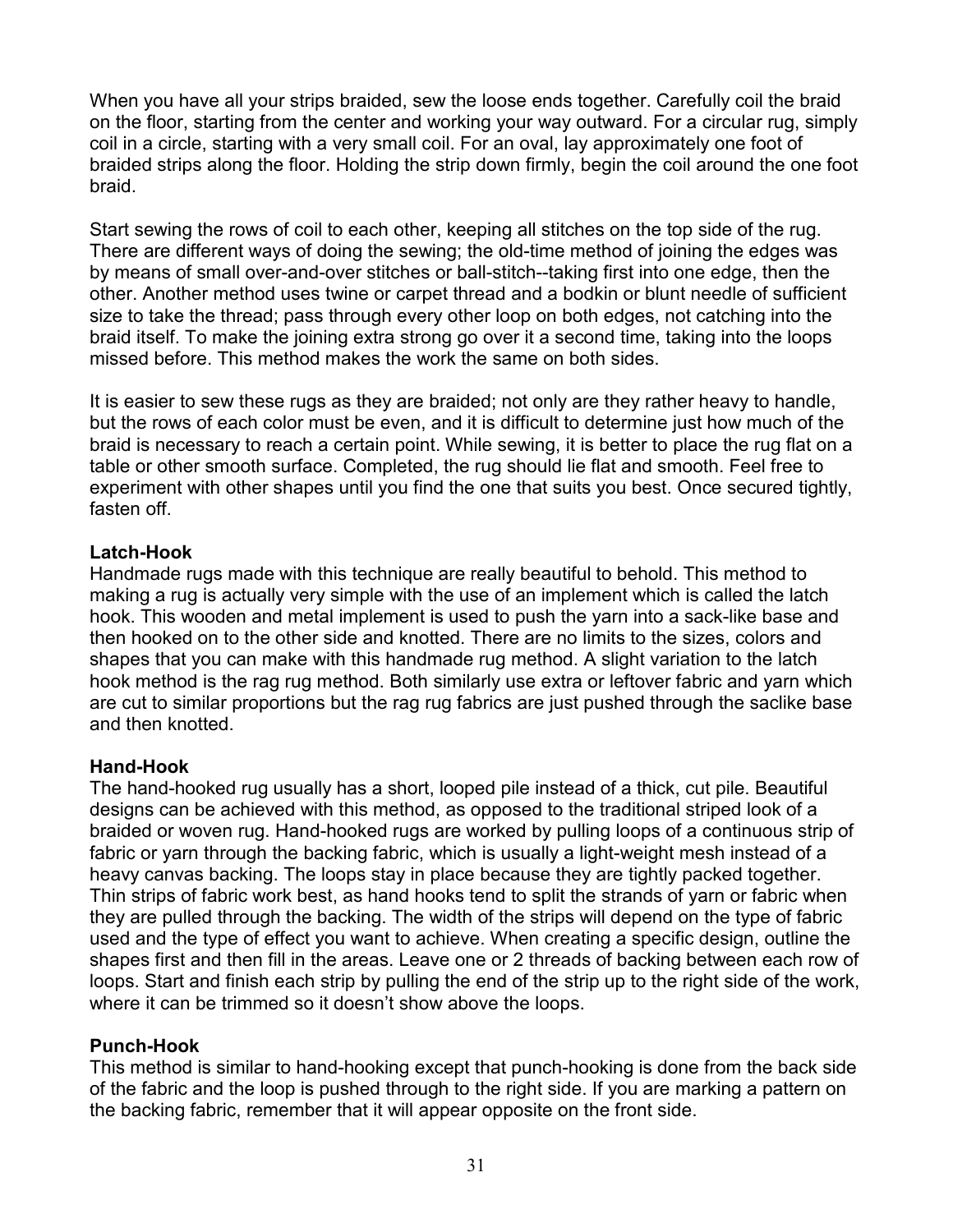#### **Woven**

Toothbrush rugs are another fun and easy way to make rugs. A large plastic or wooden needle, roughly shaped like the handle of a toothbrush with a hole in the end and a gently pointed tip, is used to weave fabric strips into an attractive pattern. Check your local shops or the internet for a pattern. Many different shapes can be made following the pattern instructions.

#### **Corded**

Another method of rug making involves encasing cording or clothesline rope in fabric. This can be done by first sewing a long narrow tube with right sides together, turning it right side out, and then pulling the cording through the tube. The encased tubes are then coiled into the desired shape and sewn together. An easier method is to use clothesline wrapped with fabric strips. The fabric should be cut or torn into  $\frac{3}{4}$ " strips, which you will wrap around the clothesline in a spiral fashion. The ends of the strips should be secured with a dab of glue from a glue stick. The pieces can be sewn together by hand, as for braided rugs, or sewn by machine with a zigzag or overcast stitch.

#### **Finishing Up**

If you wish to add a non-slip surface to your finished rug, you have several options. The two simplest (and cheapest) ways are [paint](http://www.essortment.com/all/braidedrugmaki_rkxo.htm) and rubber backing. By adding designs with Puff Paint (found in the craft aisle of your local department store), you create a unique surface that will grip most vinyl and [hardwood floors.](http://www.essortment.com/all/braidedrugmaki_rkxo.htm) Just be sure the paint is completely dry before placing the rug on the floor, or your rug may actually stick. An alternative method would be to buy some of the rubber backing used in sinks, [cabinets,](http://www.essortment.com/all/braidedrugmaki_rkxo.htm) and counters. Use liquid Super Glue to adhere the rubber to the rug or just lay it on the floor under the rug.

#### *Do's and Don'ts*

Do lay your rug on a flat surface when connecting the braids or coils. The rug will not lay flat if not sewn together that way.

Do turn under the raw edges of your fabric strips if you prefer a smooth look with no threads sticking out.

Do keep some of your spare yarn or fabric for future repairs. Remember, people will be walking on it!

Do roll your rug, pile side in, to store it. Folding will cause creases which will damage the rug over time.